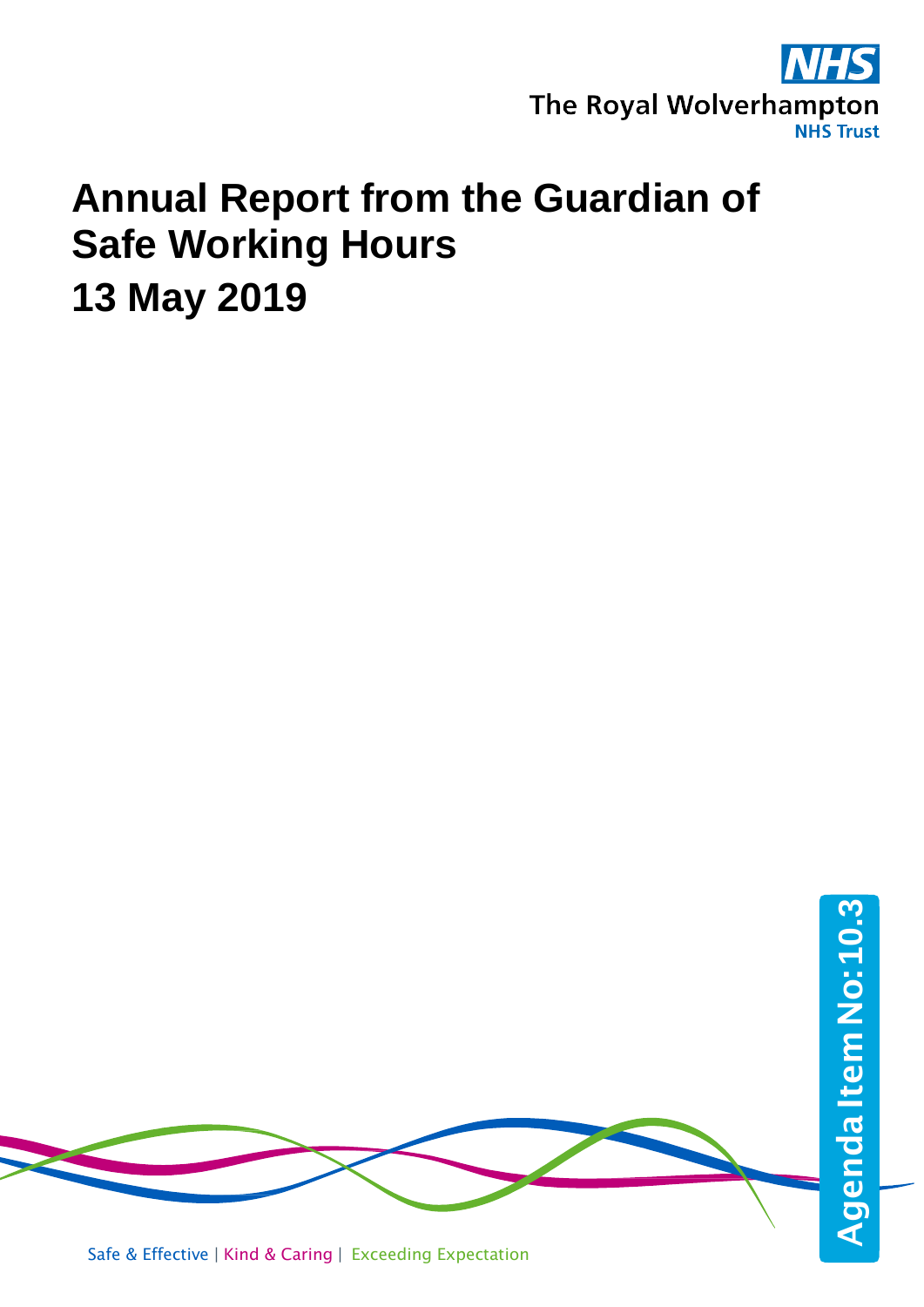

|                                     | <b>Trust Board Report</b>                                                                                                                                                                                                                                                                                                                                                                                                                                                                                                                                           |  |  |  |  |
|-------------------------------------|---------------------------------------------------------------------------------------------------------------------------------------------------------------------------------------------------------------------------------------------------------------------------------------------------------------------------------------------------------------------------------------------------------------------------------------------------------------------------------------------------------------------------------------------------------------------|--|--|--|--|
| <b>Meeting Date:</b>                | 13 May 2019                                                                                                                                                                                                                                                                                                                                                                                                                                                                                                                                                         |  |  |  |  |
| Title:                              | Annual report from the guardian of safe working hours                                                                                                                                                                                                                                                                                                                                                                                                                                                                                                               |  |  |  |  |
| <b>Executive</b><br><b>Summary:</b> | Trainee doctors are an integral part of the workforce at RWT. As such, their<br>working hours and experience are of great interest to the Board. As part of RWT's<br>contractual obligations to trainee doctors, exception reporting was introduced<br>along with the new contract that was affirmed in 3 August 2016. This document<br>provides data from reports submitted by trainee doctors who feel that they have<br>worked over and above their working hours. Data from this report are likely to be<br>useful to the Academy Steering Group for education. |  |  |  |  |
|                                     | In this report, the Trust Board will be updated on issues relating to working hours of<br>trainee doctors, from 1 April 2018 to 31 March 2019. The following areas are to be<br>considered:                                                                                                                                                                                                                                                                                                                                                                         |  |  |  |  |
|                                     | departments from which the reports originate, in each quarter of the<br>year.                                                                                                                                                                                                                                                                                                                                                                                                                                                                                       |  |  |  |  |
|                                     | key themes such as work load, number of trainees reporting the same<br>issue, grade of trainee submitting reports, trainee perception of safety<br>concerns and educational matters.                                                                                                                                                                                                                                                                                                                                                                                |  |  |  |  |
|                                     | typical outcomes for the trainee doctors                                                                                                                                                                                                                                                                                                                                                                                                                                                                                                                            |  |  |  |  |
|                                     | associated issues related to processing of exception reports such as<br>login, closure of reports and compensation.                                                                                                                                                                                                                                                                                                                                                                                                                                                 |  |  |  |  |
|                                     | During this year (i.e. 1 April 2018 to 31 March 2019), 114 reports were submitted.<br>Of these, approximately 50% (n=58) were submitted in the fourth quarter i.e. from<br>January 2019-March 2019. In any one quarter, the specialities which had the most<br>reports were:                                                                                                                                                                                                                                                                                        |  |  |  |  |
|                                     | Care of the elderly 25% (n=28)                                                                                                                                                                                                                                                                                                                                                                                                                                                                                                                                      |  |  |  |  |
|                                     | Trauma and orthopaedics 17% (n=20)                                                                                                                                                                                                                                                                                                                                                                                                                                                                                                                                  |  |  |  |  |
|                                     | Renal medicine 8% (n=9)                                                                                                                                                                                                                                                                                                                                                                                                                                                                                                                                             |  |  |  |  |
|                                     | Neonates 9% (n=11)                                                                                                                                                                                                                                                                                                                                                                                                                                                                                                                                                  |  |  |  |  |
|                                     | Paediatrics 5% (n=6)                                                                                                                                                                                                                                                                                                                                                                                                                                                                                                                                                |  |  |  |  |
|                                     | In every quarter of the year, the only speciality to have reports attributed to it was<br>General Surgery.                                                                                                                                                                                                                                                                                                                                                                                                                                                          |  |  |  |  |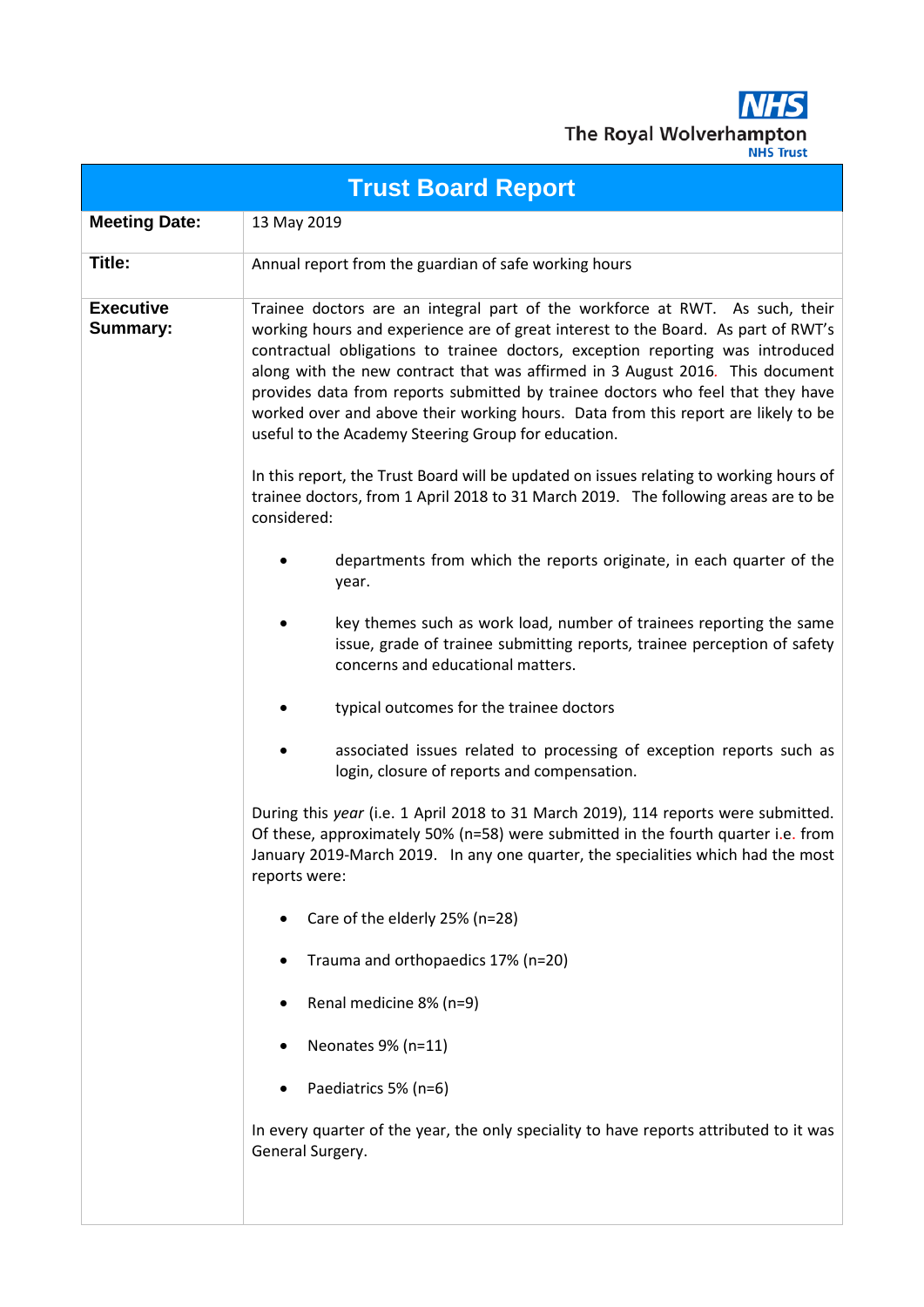|                                                                            | Most reports were submitted by Foundation doctors. The main issues related to<br>high workload with consequences such as lack of breaks, staying after the end of a<br>shift, inability to provide the best possible patient care and perceived safety<br>concerns.                                                                                                                                                                                                                                                                                                                                                                                                                                                                                                                                                                                                                                |
|----------------------------------------------------------------------------|----------------------------------------------------------------------------------------------------------------------------------------------------------------------------------------------------------------------------------------------------------------------------------------------------------------------------------------------------------------------------------------------------------------------------------------------------------------------------------------------------------------------------------------------------------------------------------------------------------------------------------------------------------------------------------------------------------------------------------------------------------------------------------------------------------------------------------------------------------------------------------------------------|
|                                                                            | Over this time (i.e. 1 April 2018 to 31 March 2019), there were no escalations for<br>higher level reviews (e.g. investigations for disputes between trainee and<br>However, some issues relating to processing of exception reports<br>supervisor).<br>occurred. They were related to the system of data collection and completion, such<br>as login to Allocate (system for submission of exception reports), selection of<br>supervisors, meeting the supervisor, closure of reports and compensation.                                                                                                                                                                                                                                                                                                                                                                                          |
| <b>Action</b><br><b>Requested:</b>                                         | After assimilation of these data, the Board should be able to come to a judgement<br>regarding issues relating to safe working hours by junior doctors.                                                                                                                                                                                                                                                                                                                                                                                                                                                                                                                                                                                                                                                                                                                                            |
|                                                                            | The action requested is to approve the findings and action plans in relation to safe<br>working hours of trainee doctors.                                                                                                                                                                                                                                                                                                                                                                                                                                                                                                                                                                                                                                                                                                                                                                          |
| For the attention<br>of the Board                                          | This section requires a brief, focussed summary of the points of fact for the Board<br>plus any/all of the following:                                                                                                                                                                                                                                                                                                                                                                                                                                                                                                                                                                                                                                                                                                                                                                              |
| <b>Assure</b><br><b>Advise</b><br><b>Alert</b>                             | Trainee doctors are aware of exception reporting as a mechanism for alerting the<br>Trust regarding their working hours. Our findings show that the incidence of<br>submissions is not high in most specialities.<br>With regard to the few specialities in which the incidence of reports is<br>comparatively high, there has been much discussion regarding workforce planning<br>and management of the rota. These actions are outside the scope of exception<br>reporting.<br>The Guardian for Safe Working Hours in conjunction with HR and the junior doctor<br>representative have introduced guidance for trainees and supervisors with regard<br>to processing exception reports and compensation.<br>The reports suggest that the specialities which may require further attention are:<br>Care of the Elderly, Trauma and Orthopaedics, Renal, Neonates and General<br>Surgery.<br>None |
| <b>Author + Contact</b>                                                    | Email ang@nhs.net<br>Tel 01902 307999 Ext 6622                                                                                                                                                                                                                                                                                                                                                                                                                                                                                                                                                                                                                                                                                                                                                                                                                                                     |
| Details:<br><b>Links to Trust</b><br><b>Strategic</b><br><b>Objectives</b> | 1. Create a culture of compassion, safety and quality<br>3. To have an effective and well integrated local health and care system that<br>operates efficiently<br>4. Attract, retain and develop our staff, and improve employee engagement                                                                                                                                                                                                                                                                                                                                                                                                                                                                                                                                                                                                                                                        |
| <b>Resource</b><br>Implications:                                           | Compensation for extra working hours, if time in lieu is not possible.<br>The<br>compensation is at an enhanced rate as specified by the trainee doctor contract.<br>For the trainee doctor, it is 1.5 times the basic hourly locum rate during the day and<br>1.5 times the basic hourly enhanced locum rate at night.                                                                                                                                                                                                                                                                                                                                                                                                                                                                                                                                                                            |
| <b>Report Data</b><br><b>Caveats</b>                                       | This is a standard report using the data from Allocate.                                                                                                                                                                                                                                                                                                                                                                                                                                                                                                                                                                                                                                                                                                                                                                                                                                            |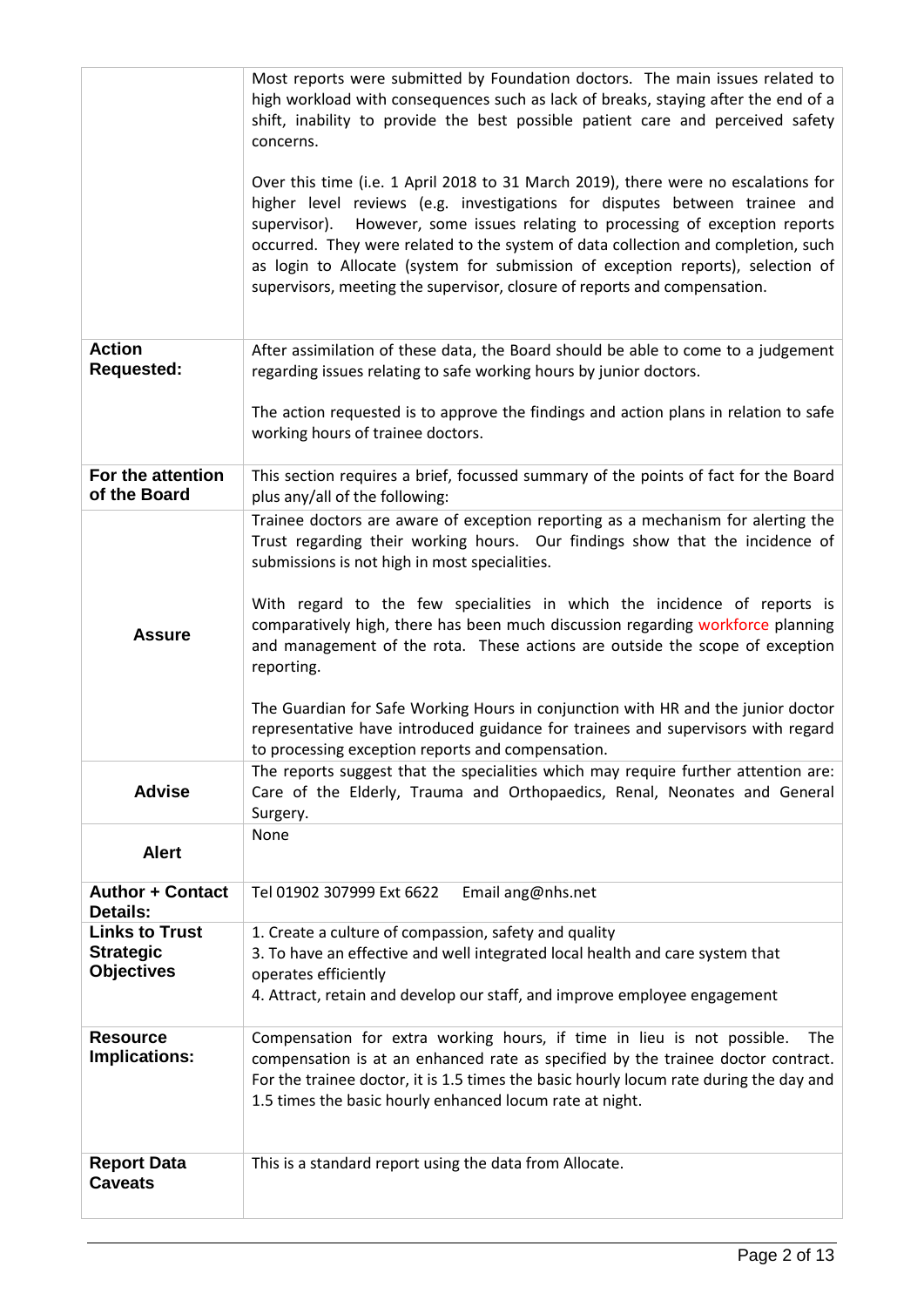| <b>CQC Domains</b>                             | RWT works collaboratively to design effective rotas that maximise<br>productivity, skill mix and patient safety. The organisation acts in the best<br>interests of patients and junior doctors. The organisation ensures that<br>stakeholders such as clinical rota leads and trainee representatives are<br>included in rota reviews which may be necessary to meet service<br>requirements, educational needs and work-life balance.<br>In addition to meeting regulatory requirements on safe working hours, RWT<br>aims to create an environment that is helpful to trainee doctors. RWT will<br>provide support for standard processes and attend to any issues in a prompt<br>and efficient fashion. Thus, RWT will meet the domains listed below:<br>Safe: patients, staff and the public are protected from abuse and<br>avoidable harm.<br><b>Effective:</b> care, treatment and support achieves good outcomes,<br>helping people maintain quality of life and is based on the best<br>available evidence.<br>Caring: staff involve and treat everyone with compassion, kindness,<br>dignity and respect.<br>Responsive: services are organised so that they meet people's needs.<br>Well-led: the leadership, management and governance of the<br>organisation make sure it's providing high-quality care that's based<br>around individual needs, that it encourages learning and innovation,<br>and that it promotes an open and fair culture.  With regard to<br>exception reporting, trainees are encouraged to submit reports. |
|------------------------------------------------|------------------------------------------------------------------------------------------------------------------------------------------------------------------------------------------------------------------------------------------------------------------------------------------------------------------------------------------------------------------------------------------------------------------------------------------------------------------------------------------------------------------------------------------------------------------------------------------------------------------------------------------------------------------------------------------------------------------------------------------------------------------------------------------------------------------------------------------------------------------------------------------------------------------------------------------------------------------------------------------------------------------------------------------------------------------------------------------------------------------------------------------------------------------------------------------------------------------------------------------------------------------------------------------------------------------------------------------------------------------------------------------------------------------------------------------------------------------------------------------------------------------------------------------------|
| <b>Equality and</b><br><b>Diversity Impact</b> | There is no specific impact in relation to protected characteristics.                                                                                                                                                                                                                                                                                                                                                                                                                                                                                                                                                                                                                                                                                                                                                                                                                                                                                                                                                                                                                                                                                                                                                                                                                                                                                                                                                                                                                                                                          |
| <b>Risks: BAF/TRR</b>                          |                                                                                                                                                                                                                                                                                                                                                                                                                                                                                                                                                                                                                                                                                                                                                                                                                                                                                                                                                                                                                                                                                                                                                                                                                                                                                                                                                                                                                                                                                                                                                |
| <b>Risk: Appetite</b>                          |                                                                                                                                                                                                                                                                                                                                                                                                                                                                                                                                                                                                                                                                                                                                                                                                                                                                                                                                                                                                                                                                                                                                                                                                                                                                                                                                                                                                                                                                                                                                                |
| <b>Public or Private:</b>                      | Public                                                                                                                                                                                                                                                                                                                                                                                                                                                                                                                                                                                                                                                                                                                                                                                                                                                                                                                                                                                                                                                                                                                                                                                                                                                                                                                                                                                                                                                                                                                                         |
| <b>Other formal</b><br>bodies involved:        | <b>Academy Steering Group</b><br>Medical education committee                                                                                                                                                                                                                                                                                                                                                                                                                                                                                                                                                                                                                                                                                                                                                                                                                                                                                                                                                                                                                                                                                                                                                                                                                                                                                                                                                                                                                                                                                   |
| <b>References</b>                              | Junior doctor contract 3 August 2016, rolled out from October 2016.                                                                                                                                                                                                                                                                                                                                                                                                                                                                                                                                                                                                                                                                                                                                                                                                                                                                                                                                                                                                                                                                                                                                                                                                                                                                                                                                                                                                                                                                            |
| <b>NHS</b>                                     | In determining this matter, the Board should have regard to the Core                                                                                                                                                                                                                                                                                                                                                                                                                                                                                                                                                                                                                                                                                                                                                                                                                                                                                                                                                                                                                                                                                                                                                                                                                                                                                                                                                                                                                                                                           |
| <b>Constitution:</b>                           | principles contained in the Constitution of:                                                                                                                                                                                                                                                                                                                                                                                                                                                                                                                                                                                                                                                                                                                                                                                                                                                                                                                                                                                                                                                                                                                                                                                                                                                                                                                                                                                                                                                                                                   |
|                                                | Equality of treatment and access to services                                                                                                                                                                                                                                                                                                                                                                                                                                                                                                                                                                                                                                                                                                                                                                                                                                                                                                                                                                                                                                                                                                                                                                                                                                                                                                                                                                                                                                                                                                   |
|                                                | High standards of excellence and professionalism                                                                                                                                                                                                                                                                                                                                                                                                                                                                                                                                                                                                                                                                                                                                                                                                                                                                                                                                                                                                                                                                                                                                                                                                                                                                                                                                                                                                                                                                                               |
|                                                | Service user preferences                                                                                                                                                                                                                                                                                                                                                                                                                                                                                                                                                                                                                                                                                                                                                                                                                                                                                                                                                                                                                                                                                                                                                                                                                                                                                                                                                                                                                                                                                                                       |
|                                                | Cross community working                                                                                                                                                                                                                                                                                                                                                                                                                                                                                                                                                                                                                                                                                                                                                                                                                                                                                                                                                                                                                                                                                                                                                                                                                                                                                                                                                                                                                                                                                                                        |
|                                                | <b>Best Value</b>                                                                                                                                                                                                                                                                                                                                                                                                                                                                                                                                                                                                                                                                                                                                                                                                                                                                                                                                                                                                                                                                                                                                                                                                                                                                                                                                                                                                                                                                                                                              |
|                                                | Accountability through local influence and scrutiny                                                                                                                                                                                                                                                                                                                                                                                                                                                                                                                                                                                                                                                                                                                                                                                                                                                                                                                                                                                                                                                                                                                                                                                                                                                                                                                                                                                                                                                                                            |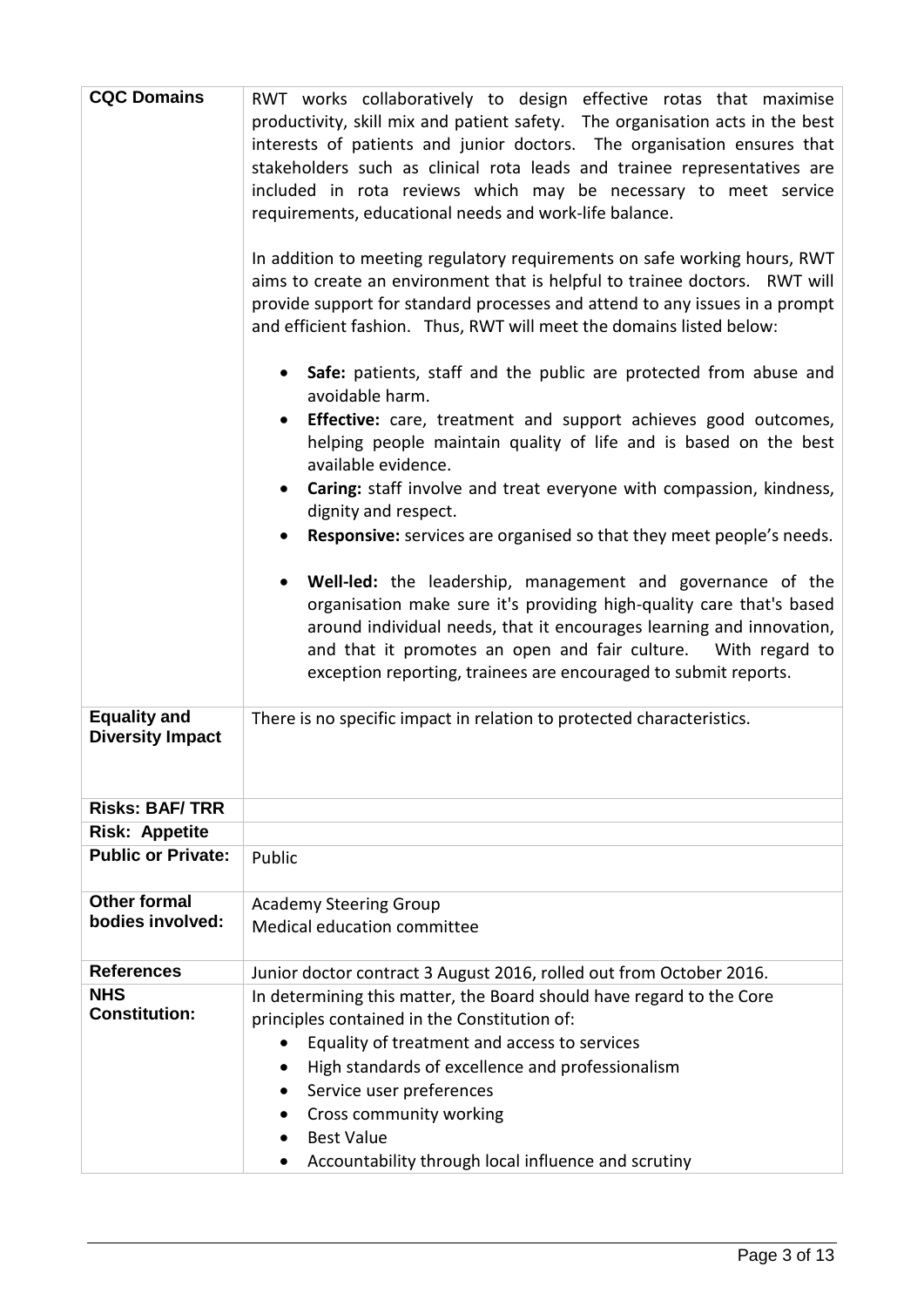| <b>Results</b>                                                                                                                                                                                                                                                                                            |                      |                      |                        |                      |
|-----------------------------------------------------------------------------------------------------------------------------------------------------------------------------------------------------------------------------------------------------------------------------------------------------------|----------------------|----------------------|------------------------|----------------------|
|                                                                                                                                                                                                                                                                                                           |                      |                      |                        |                      |
| From April 2018 to March 2019, 114 reports were submitted, as shown in Table 1.<br>Approximately 50% (n=58) reports for the year came in the fourth quarter i.e. from<br>January 2019 to March 2019.<br>Table 1. Summary of number of exception reports according to period of the year and<br>speciality |                      |                      |                        |                      |
| Quarter                                                                                                                                                                                                                                                                                                   | $\mathbf{1}$         | $\overline{2}$       | 3                      | 4                    |
|                                                                                                                                                                                                                                                                                                           | $4/2018 -$<br>6/2018 | $7/2018 -$<br>9/2018 | $10/2018 -$<br>12/2018 | $1/2019 -$<br>3/2019 |
| Trauma and<br>orthopaedics                                                                                                                                                                                                                                                                                |                      |                      |                        | 20                   |
| Elderly                                                                                                                                                                                                                                                                                                   |                      | $\mathbf{1}$         | 4                      | 28                   |
| Renal                                                                                                                                                                                                                                                                                                     | 9                    |                      |                        | $\overline{2}$       |
| Max fax                                                                                                                                                                                                                                                                                                   | 3                    |                      |                        |                      |
| <b>Neonates</b>                                                                                                                                                                                                                                                                                           |                      |                      | 11                     | $\overline{4}$       |
| Paeds                                                                                                                                                                                                                                                                                                     |                      |                      | 6                      | $\mathbf{1}$         |
| Rehabilitation                                                                                                                                                                                                                                                                                            | $\overline{2}$       | $\mathbf{1}$         |                        |                      |
| Haematology                                                                                                                                                                                                                                                                                               |                      | $\overline{2}$       |                        |                      |
| General surgery                                                                                                                                                                                                                                                                                           | $\overline{4}$       | $\overline{2}$       | $\mathbf{1}$           | $\overline{2}$       |
| Gastro                                                                                                                                                                                                                                                                                                    |                      |                      | $\mathbf{1}$           | $\mathbf{1}$         |
| Oncology                                                                                                                                                                                                                                                                                                  | $\overline{2}$       |                      |                        |                      |
| <b>Diabetes</b>                                                                                                                                                                                                                                                                                           | $\mathbf{1}$         | $\overline{3}$       | $\mathbf{1}$           |                      |
| <b>Upper GI</b>                                                                                                                                                                                                                                                                                           |                      |                      | $\overline{2}$         |                      |
|                                                                                                                                                                                                                                                                                                           |                      |                      |                        |                      |

The highest number of reports came from Elderly Care, Trauma and Orthopaedics, Renal Medicine, Neonates and Paediatrics. In terms of temporal distribution, reports came from general surgery in every quarter of the year. In three of the four quarters of the year, reports were submitted from Elderly Care and Diabetes. In two quarters of the year, reports came from renal medicine, neonates, paediatrics, rehabilitation and gastroenterology.

# **Report Details**

# 1 **Methods**

Raw data were exported from the Allocate system into an Excel spreadsheet for further analysis.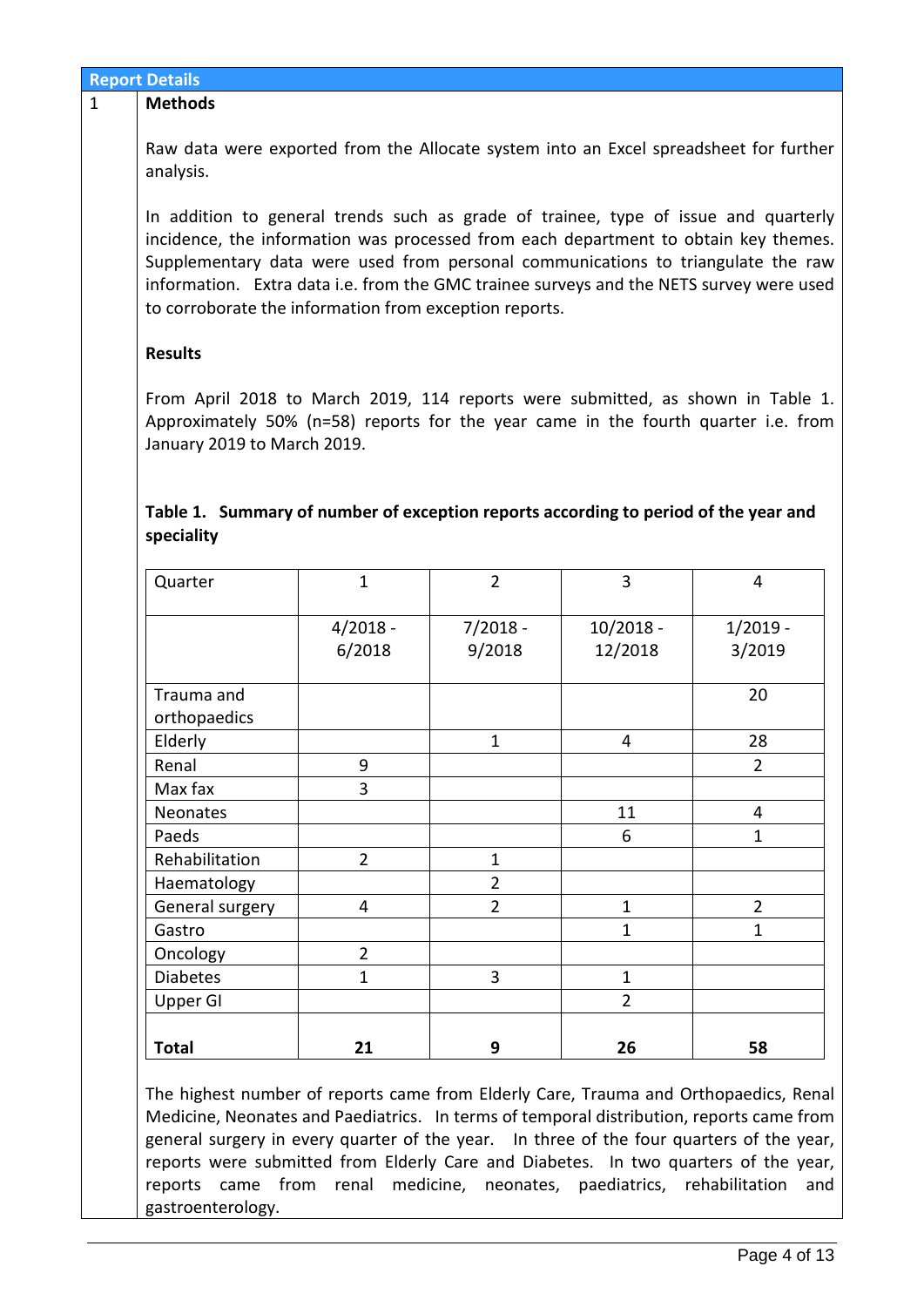For each quarter, findings may be summarised in four tables: Table 2 for the first quarter, Table 3 for the second quarter, Table 4 for the third quarter and Table 5 for the fourth quarter.

Furthermore, focused scores, i.e. overall job satisfaction and workload, submitted by trainees surveyed by the General Medical Council are shown in Table 6. They relate to the surveys of April 2018 and August 2018.

| Speciality         | No           | Findings                                                                                                                                                                                              | <b>Exception matters</b>                                                                                                                                                                                          | Departmental<br>outcome                                     |
|--------------------|--------------|-------------------------------------------------------------------------------------------------------------------------------------------------------------------------------------------------------|-------------------------------------------------------------------------------------------------------------------------------------------------------------------------------------------------------------------|-------------------------------------------------------------|
| Renal              | 9            | One F1 submitted 4<br>reports.<br>Two F1 submitted 2<br>reports each.<br>One F1 submitted 1<br>report.                                                                                                | The doctors were<br>invited to make a<br>claim                                                                                                                                                                    | The renal CD<br>has been made<br>aware of the<br>situation. |
|                    |              | They reported high<br>workload at<br>weekends.<br>They asked colleagues<br>in other areas to<br>cover. So these<br>reports come not only<br>from renal F1s but<br>also those covering<br>other areas. |                                                                                                                                                                                                                   |                                                             |
| General<br>surgery | 4            | One F1 submitted 4<br>reports.<br>There was high<br>workload and some<br>sickness to cover.                                                                                                           | The reports went to<br>the incorrect<br>supervisor.<br>The list of supervisors<br>is to be updated and<br>guidance is to be<br>issued to trainees so<br>that the correct<br>supervisor is selected<br>on Allocate |                                                             |
| <b>Diabetes</b>    | $\mathbf{1}$ | One F1 submitted a<br>report.<br>It was about high<br>workload and working<br>extra owing to a sick<br>patient.                                                                                       | The doctor was<br>invited to make a<br>claim.                                                                                                                                                                     |                                                             |

## **Table 2. First quarter. April 2018 to June 2018**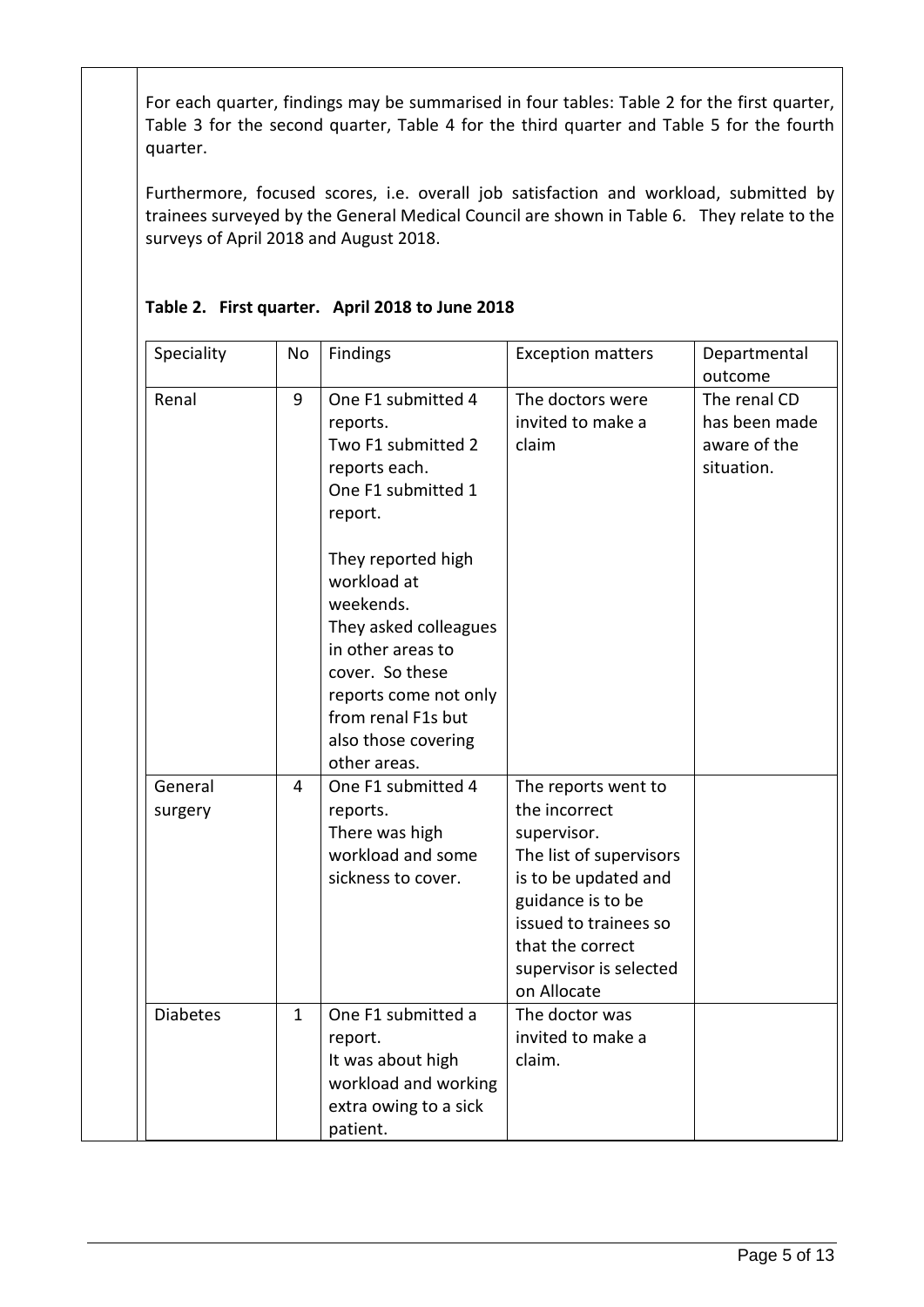| Rehabilitation           | $\overline{2}$ | One F2 submitted two<br>reports. There was<br>high workload after<br>the bank holiday<br>weekend. Clerking for<br>an admission had to<br>occur after 1700. | The doctor was<br>invited to make a<br>claim. |                                                                                                                                                                                  |
|--------------------------|----------------|------------------------------------------------------------------------------------------------------------------------------------------------------------|-----------------------------------------------|----------------------------------------------------------------------------------------------------------------------------------------------------------------------------------|
| Maxillofacial<br>surgery | 3              | The fellow submitted<br>three reports.<br>They related to high<br>workload as cover at<br>RWT and RHH was<br>required.                                     | No further action.                            | The supervisor<br>has clarified the<br>rota with HR to<br>see that it is<br>compliant. The<br>doctor was<br>working<br>voluntarily and<br>was not<br>required to stay<br>behind. |
| Oncology                 | $\overline{2}$ | One F2 submitted two<br>reports.<br>There was high<br>workload and having<br>to work for an extra<br>hour each time.                                       | There was no further<br>action.               |                                                                                                                                                                                  |

# **Table 3. Second quarter. July 2018 to September 2018**

| Speciality      | No           | Findings                                    | Exception         | Departmental |
|-----------------|--------------|---------------------------------------------|-------------------|--------------|
|                 |              |                                             | matters           | outcome      |
| Elderly care    | $\mathbf{1}$ | One F1 had high workload.                   | No further        | Supervisor   |
|                 |              | Leave for others were                       | action.           | aware        |
|                 |              | authorized leaving cover to<br>a low level. |                   |              |
| <b>Diabetes</b> | 3            | One F1 submitted 2                          | The doctor was    |              |
|                 |              | reports. Relating to high                   | invited to make a |              |
|                 |              | workload.                                   | claim             |              |
|                 |              | On one occasion. The other                  |                   |              |
|                 |              | colleague was on call and                   |                   |              |
|                 |              | covering AMU and so                         |                   |              |
|                 |              | unable to assist.                           | No further        |              |
|                 |              |                                             | action.           |              |
|                 |              | On the other occasion,                      |                   |              |
|                 |              | another F1 submitted one                    |                   |              |
|                 |              | report. There was no                        |                   |              |
|                 |              | middle grade cover on                       |                   |              |
|                 |              | bank holiday Monday and                     |                   |              |
|                 |              | so there was extra work.                    |                   |              |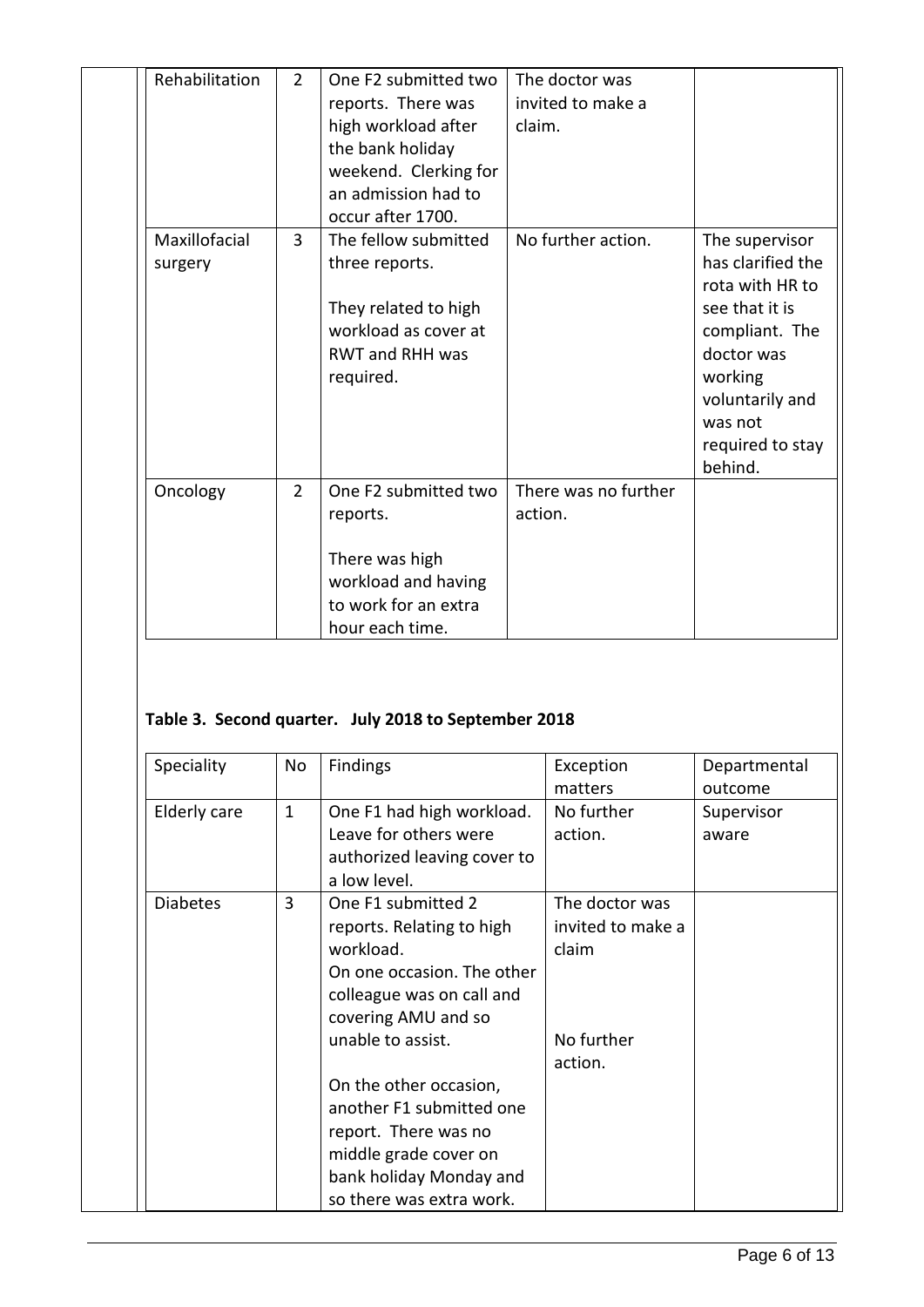| General        | $\overline{2}$ | One F1 submitted two        | The report was    |  |
|----------------|----------------|-----------------------------|-------------------|--|
| surgery        |                | reports relating to high    | not processed by  |  |
|                |                | workload.                   | the supervisor.   |  |
|                |                | Extra time e.g. 3 hours was | Guidance for      |  |
|                |                | needed                      | supervisor is to  |  |
|                |                |                             | be issued.        |  |
| Haematology    | $\overline{2}$ | One F2 submitted two        | No further        |  |
|                |                | reports. It related to      | action.           |  |
|                |                | having to work a weekend    |                   |  |
|                |                | soon after nights.          |                   |  |
|                |                | The doctors swapped shifts  |                   |  |
|                |                | but had different versions  |                   |  |
|                |                | of the rota. There was an   |                   |  |
|                |                | inadvertent error.          |                   |  |
| Rehabilitation | $\mathbf{1}$   | One F2 submitted one        | The doctor was    |  |
|                |                | report.                     | invited to make a |  |
|                |                | Extra hours were worked     | claim.            |  |
|                |                | as a swap was done but      |                   |  |
|                |                | the next doctor came late.  |                   |  |
|                |                | There was a                 |                   |  |
|                |                | misunderstanding.           |                   |  |

# **Table 4. Third quarter, October 2018 to December 2018**

| Speciality       | <b>No</b>      | <b>Findings</b>            | Exception       | Departmental     |
|------------------|----------------|----------------------------|-----------------|------------------|
|                  |                |                            | matters         | outcome          |
| Elderly care     | $\overline{4}$ | There were 4 reports       | No further      | The skill mix on |
|                  |                | from the same F1 doctor.   | action          | A7 is to be      |
|                  |                |                            |                 | reviewed from    |
|                  |                | The reports describe       |                 | 2GPVTS to 1      |
|                  |                | high workload which was    |                 | GPVTS and 1 ST   |
|                  |                | related to:                |                 |                  |
|                  |                | -senior grades going for   |                 |                  |
|                  |                | teaching                   |                 |                  |
|                  |                | -one lumbar puncture       |                 |                  |
|                  |                | In one instance the        |                 |                  |
|                  |                | doctor stayed an extra 2   |                 |                  |
|                  |                | hours.                     |                 |                  |
| <b>Diabetes</b>  | $\mathbf{1}$   | A F1 doctor submitted      | The doctor was  | The occurrence   |
|                  |                | one report.                | invited to make | was not a        |
|                  |                |                            | a claim but has | regular feature. |
|                  |                | An extra 1.45 hours were   | not done so.    |                  |
|                  |                | worked owing to having     |                 |                  |
|                  |                | lots of tasks to complete. |                 |                  |
| Gastroenterology | $\mathbf{1}$   | A F1 doctor stayed until   | The doctor was  |                  |
|                  |                | 6 pm i.e. 1 hour late.     | invited to make |                  |
|                  |                |                            | a claim but has |                  |
|                  |                | The job was busy and the   | not done so.    |                  |
|                  |                | staying over was           |                 |                  |
|                  |                | recurrent.                 |                 |                  |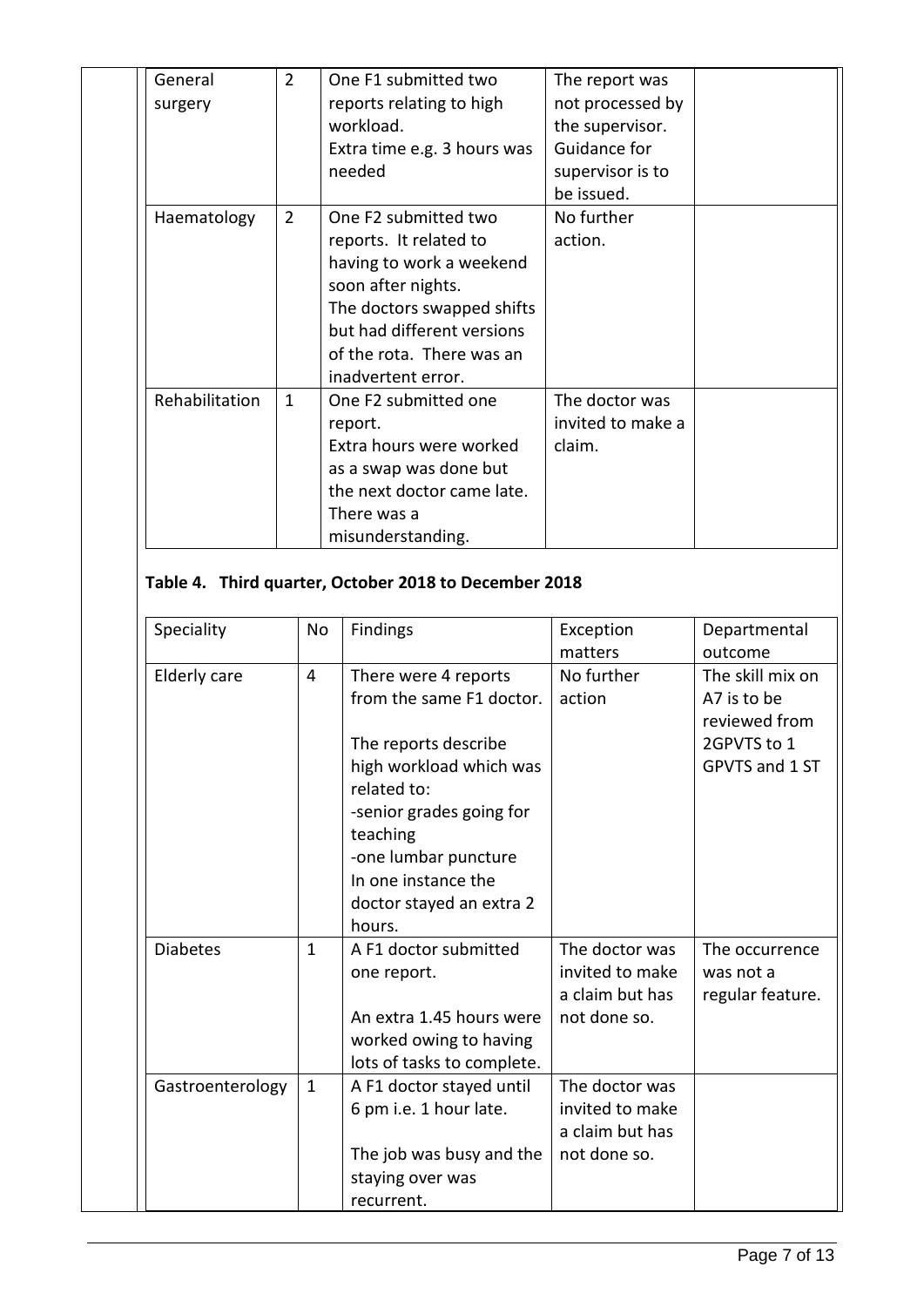| Neonates | 11 | Attendance at teaching<br>on Tuesday can be<br>difficult.<br>There were a total of<br>$6+3+1+1=11$ reports<br>Six reports were from<br>one ST trainee in relation<br>to high workload. Of<br>these:<br>3 were related to long<br>handover between<br>shifts.<br>3 were related to high<br>workload at the                                                                                                       | No further<br>action | Handover has<br>been discussed<br>and the trainee<br>has been invited<br>to give a brief<br>summary and<br>leave the ward<br>round. It was<br>discussed that<br>further<br>documentation<br>can be done |
|----------|----|-----------------------------------------------------------------------------------------------------------------------------------------------------------------------------------------------------------------------------------------------------------------------------------------------------------------------------------------------------------------------------------------------------------------|----------------------|---------------------------------------------------------------------------------------------------------------------------------------------------------------------------------------------------------|
|          |    | weekends                                                                                                                                                                                                                                                                                                                                                                                                        |                      | later.<br>At weekends,<br>the consultant is<br>resident until 10<br>pm.<br>Consideration is<br>being given<br>providing extra<br>middle grade<br>cover at<br>weekends.                                  |
|          |    | Another ST trainee<br>submitted 3 reports in<br>relation to high<br>workload. In this<br>instance, the trainee felt<br>that there was too much<br>work to cover when:<br>- others were allowed to<br>be on leave e.g. annual<br>leave, life support<br>course, or<br>-when there was F2s<br>change as they are<br>supernumerary.<br>The result was that the<br>trainee was unable to<br>attend weekly teaching. |                      | The CD has<br>been contacted<br>and has<br>discussed the<br>matter with the<br>trainee.                                                                                                                 |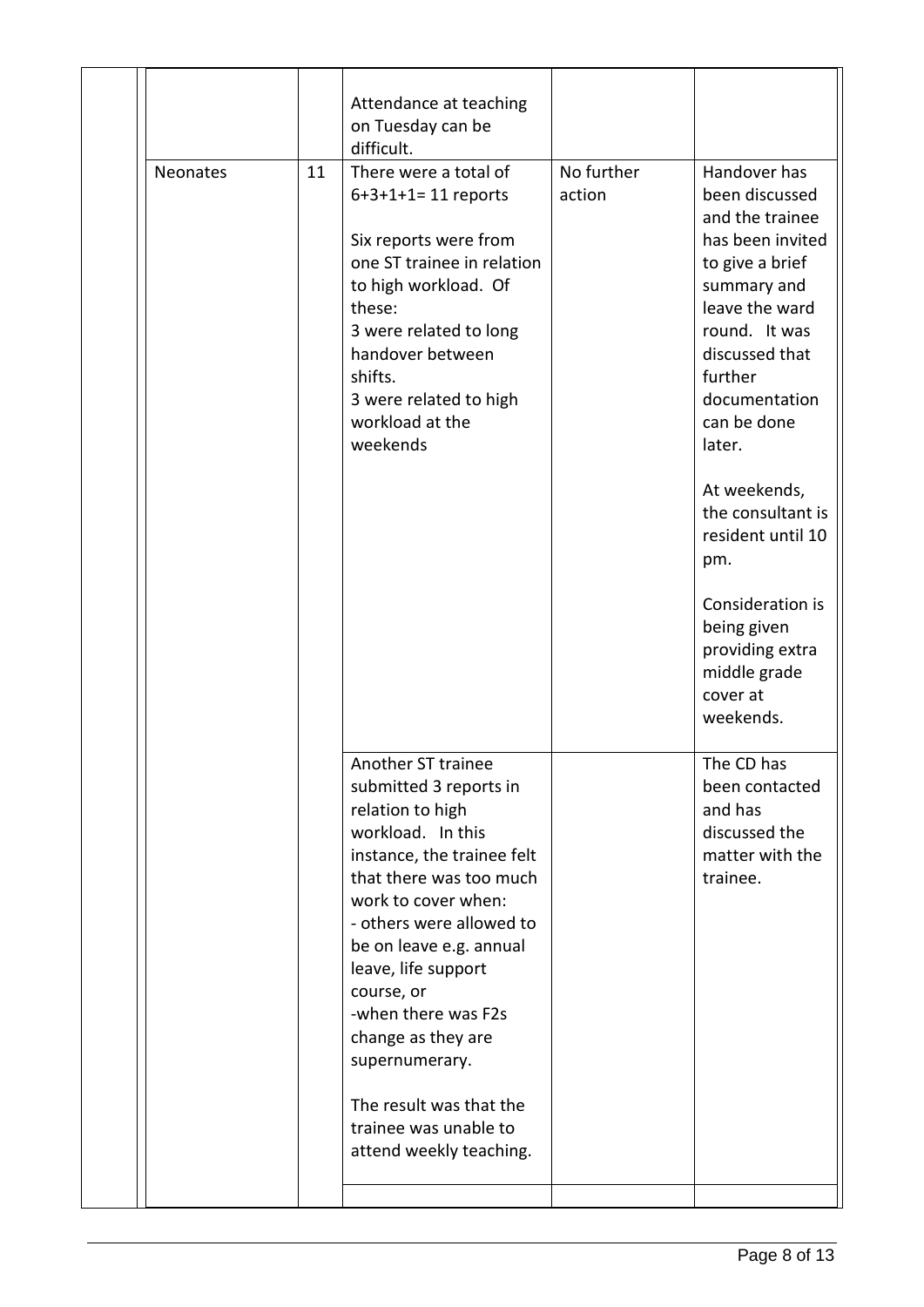|                  |                | One report came from a<br>different ST doctor who<br>had to stay late to<br>complete<br>documentation. The<br>trainee was submitting<br>the report to raise the<br>profile of staying late.<br>One Foundation trainee<br>reported high workload<br>such as high turnover,<br>discharge summarises<br>and absence of senior<br>trainees in the afternoon                                                     |                                                                                                                                                                                                             | Consultants<br>have clarified<br>what jobs can<br>wait until the<br>next day i.e.<br>prioritization.                                                                        |
|------------------|----------------|-------------------------------------------------------------------------------------------------------------------------------------------------------------------------------------------------------------------------------------------------------------------------------------------------------------------------------------------------------------------------------------------------------------|-------------------------------------------------------------------------------------------------------------------------------------------------------------------------------------------------------------|-----------------------------------------------------------------------------------------------------------------------------------------------------------------------------|
| Paediatrics      | 6              | owing to clinics<br>One ST doctor submitted<br>reports. The reports<br>relate to high workload<br>that cannot be done<br>between 9am to 5 pm.<br>The trainee comes to<br>work at 8 am and finds it<br>difficult to have a lunch<br>break.<br>The workload relates to<br>many administrative<br>tasks such as<br>safeguarding reports.<br>The trainee submitted<br>the report to the<br>incorrect supervisor | The supervisor<br>list on Allocate<br>is to be<br>updated.<br>Guidance is to<br>be given to<br>trainees in case<br>they cannot find<br>a new<br>supervisor on<br>Allocate.                                  | The College<br>tutor has met<br>with the trainee<br>and has made<br>alterations to<br>the work<br>schedule.<br>HR is reviewing<br>the rota so that<br>the work<br>schedule. |
| Upper GI surgery | $\overline{2}$ | One F1 doctor submitted<br>two reports.<br>One related to working<br>overtime by 1.5 hours<br>owing to high workload.<br>The other was about<br>working extra into the<br>evening because the<br>night SHO was busy<br>elsewhere. During this<br>event, the trainee felt<br>that there were sick<br>patients and has raised<br>this event as a safety<br>issue.                                             | A medical<br>supervisor was<br>chosen to<br>review.<br>Guidance is to<br>be issued to<br>trainees to<br>ensure that they<br>choose the<br>appropriate<br>supervisor that<br>is familiar with<br>their post. |                                                                                                                                                                             |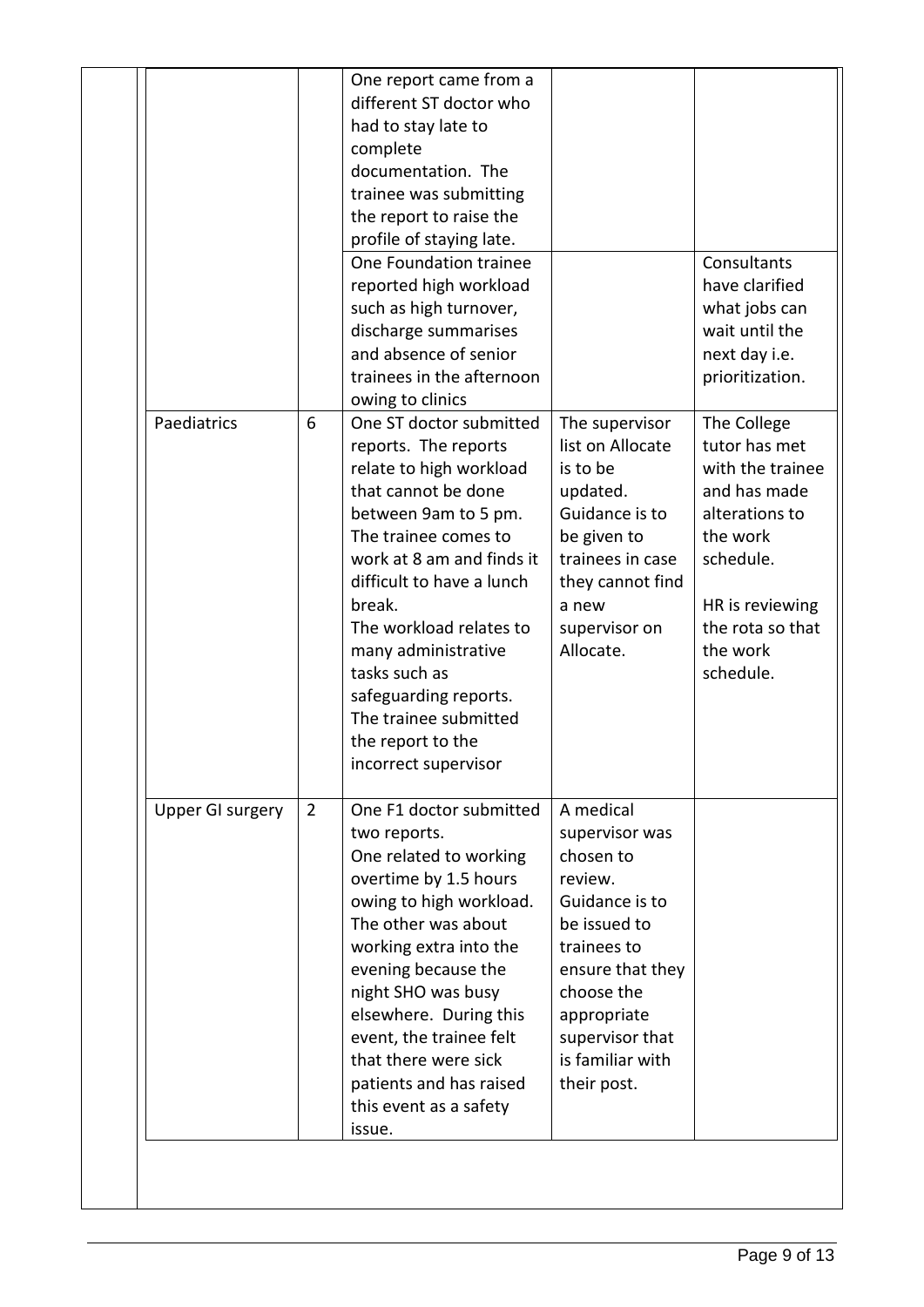| Speciality                 | No | <b>Findings</b>                                                                                                                                                                                                                                                                                                                                                                                                                                                                                                                                                                                                                                                                                      | Exception                                                          | Departmental                                                            |
|----------------------------|----|------------------------------------------------------------------------------------------------------------------------------------------------------------------------------------------------------------------------------------------------------------------------------------------------------------------------------------------------------------------------------------------------------------------------------------------------------------------------------------------------------------------------------------------------------------------------------------------------------------------------------------------------------------------------------------------------------|--------------------------------------------------------------------|-------------------------------------------------------------------------|
| Elderly care               | 28 | Submissions.<br>One ST1 submitted one<br>report.<br>Four F1 doctors<br>submitted 8, 8, 8 and 3<br>reports each.<br>The reports relate to<br>high workload.<br>Aggravating factors<br>include having:<br>- only two doctors most<br>of the time<br>- to cross cover the<br>Elderly wards and not<br>knowing the patients<br>- no replacements for<br>sickness<br>- no middle grade cover<br>during the day for advice<br>- Consultant available<br>until 4 pm. Clinical<br>matters arise after this<br>time. The consultant is<br>often busy with other<br>meetings and is not<br>readily available.<br>- being away for<br>meetings on Tuesdays<br>from 1-2pm for Elderly<br>teaching and 2-4 pm for | matters<br>The doctors<br>have been<br>invited to make<br>a claim. | outcome<br>The supervisors<br>are aware of the<br>situation.            |
| Trauma and<br>orthopaedics | 20 | FY teaching.<br>Submissions:<br>Two F1 doctors<br>submitted 7 reports<br>each. One Fellow<br>submitted 4 reports.<br>One F2 submitted 2<br>reports.                                                                                                                                                                                                                                                                                                                                                                                                                                                                                                                                                  | The doctors<br>have been<br>invited to make<br>a claim.            | The CD and<br>divisional<br>directors are<br>aware of the<br>situation. |
|                            |    | The issues relate to high<br>workload at weekends<br>during which there is<br>only one F1 cover.                                                                                                                                                                                                                                                                                                                                                                                                                                                                                                                                                                                                     |                                                                    |                                                                         |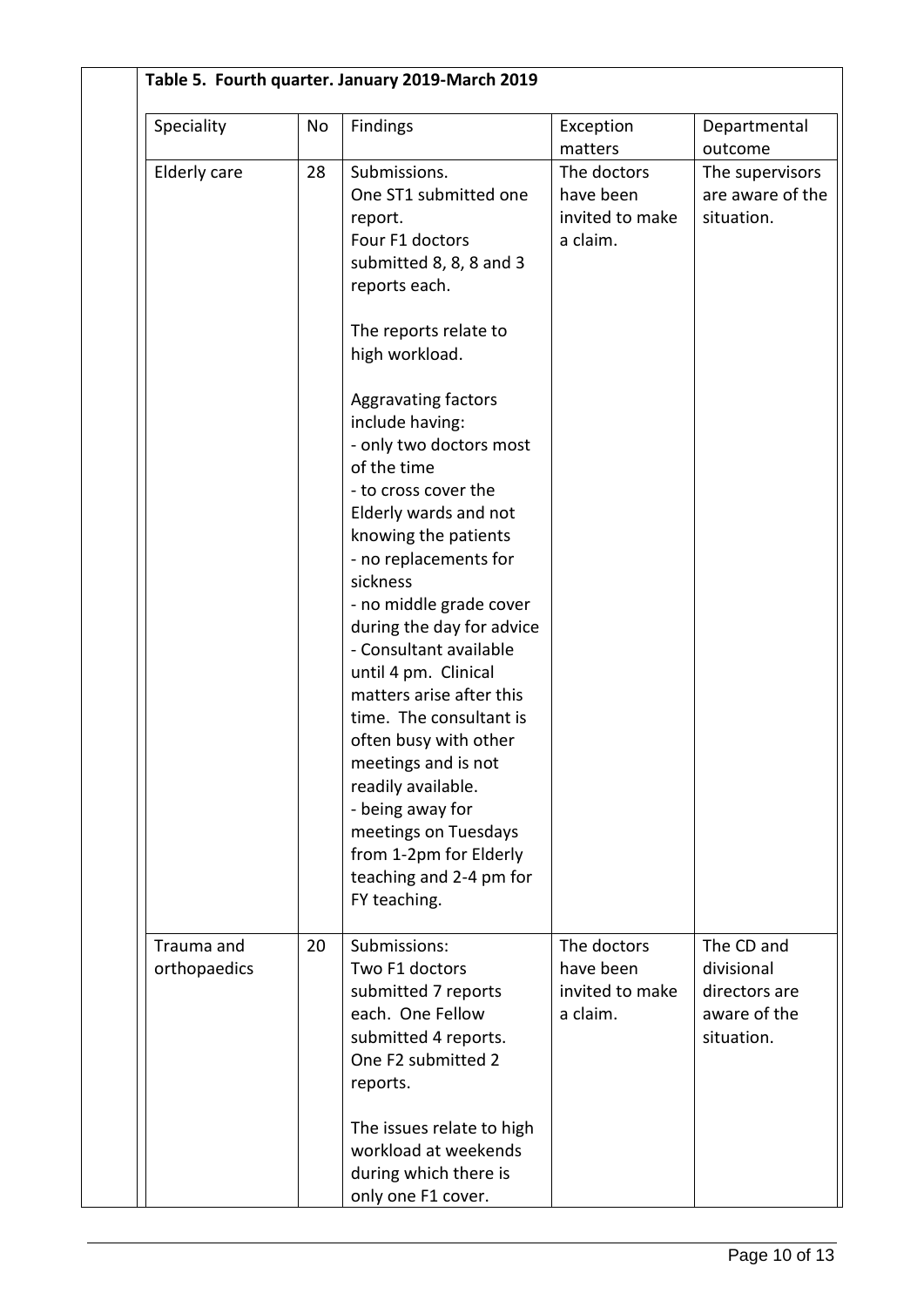|             |                | Aggravating factors<br>include having:<br>- having to cover two<br>wards and outliers i.e.<br>about 55 patients.<br>- a few sick patients<br>- long consultant ward<br>rounds and lots of tasks<br>to do later<br>The consequences were:<br>- lack of natural breaks<br>- finishing at least 2<br>hours late<br>- reduced patient safety |                                                          |                                                                                                                     |
|-------------|----------------|------------------------------------------------------------------------------------------------------------------------------------------------------------------------------------------------------------------------------------------------------------------------------------------------------------------------------------------|----------------------------------------------------------|---------------------------------------------------------------------------------------------------------------------|
| Neonates    | 4              | Submissions:<br>One ST7 submitted 4<br>reports<br>The reports related to<br>finishing about late after<br>a shift e.g. by 45<br>minutes.<br>Aggravating factors<br>including having:<br>-to manage sick patients<br>overnight<br>-handing over<br>-time to document                                                                      | No specific<br>compensation.                             | The supervisors<br>are aware of<br>handover issues<br>and encourage<br>trainees to leave<br>as soon as<br>possible. |
| Paediatrics | $\mathbf{1}$   | One ST2 submitted one<br>report regarding an<br>inaccurate rota                                                                                                                                                                                                                                                                          | The paediatric<br>rota has been<br>re-assessed by<br>HR. | The CD is aware<br>and has<br>contacted HR.                                                                         |
| Renal       | $\overline{2}$ | One F1 submitted two<br>reports.<br>The doctor was asked to<br>cross cover the renal<br>ward owing to sickness.<br>Aggravating factors<br>include having:<br>- cross cover which<br>means that all task took<br>a long time.<br>- absence of a Fellow<br>who was on annual leave                                                         | The doctors<br>have been<br>invited to make<br>a claim   | None specific.                                                                                                      |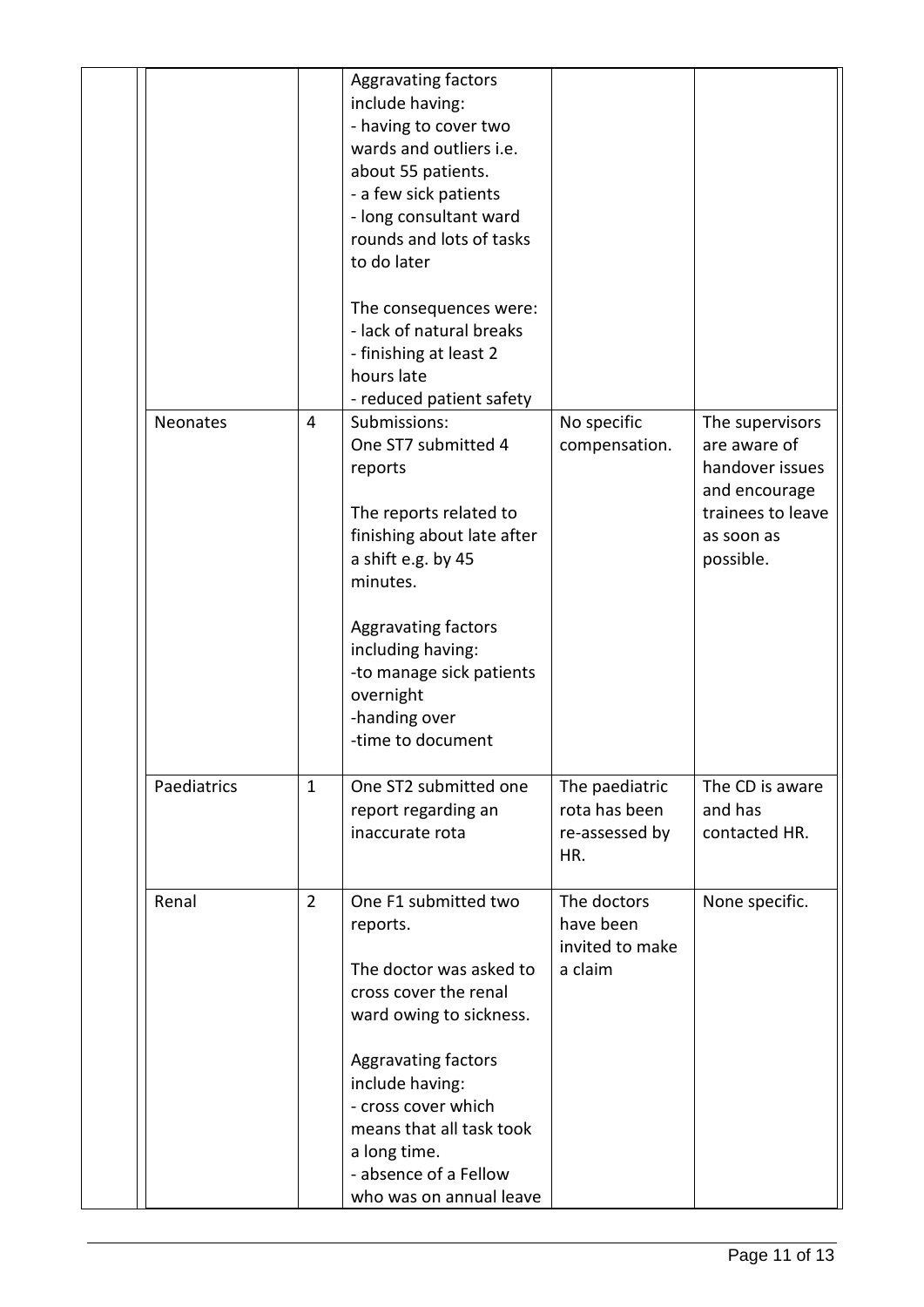| General surgery  | $\overline{2}$ | One F1 submitted two<br>reports regarding<br>weekend cover.                                                                                                                    | No specific<br>action        | The supervisors<br>are aware.                                                                       |
|------------------|----------------|--------------------------------------------------------------------------------------------------------------------------------------------------------------------------------|------------------------------|-----------------------------------------------------------------------------------------------------|
|                  |                | The doctor stayed 2.5<br>hours extra and had to<br>cover two wards.<br>The work load as there<br>was only one doctor<br>covering.                                              |                              |                                                                                                     |
| Gastroenterology | $\mathbf{1}$   | The F1 doctors stayed 2<br>hours late owing to high<br>workload.<br><b>Aggravating factors:</b><br>-Other doctor on leave<br>-Other doctor off sick<br>-patient acutely unwell | Compensation<br>was offered. | The supervisor<br>was aware of<br>the situation.<br>The occurrence<br>was not a<br>regular feature. |

# **Table 6. Corroborative focused data from the GMC surveys and the NETs survey**

|                            | GMC survey<br>April 2018 |                   | <b>GMC survey</b><br>August 2018 |                   | <b>NETS survey</b><br>April 2019                             |
|----------------------------|--------------------------|-------------------|----------------------------------|-------------------|--------------------------------------------------------------|
|                            | Satisfaction<br>score    | Workload<br>score | Satisfaction<br>score            | Workload<br>score | Comments<br>related to<br>workload                           |
| Trauma and<br>orthopaedics | 70                       | 47                | 86                               | 48                | High weekend<br>workload.<br><b>Business case for</b><br>ANP |
| Care of the<br>Elderly     | 84                       | 54                | 90                               | 53                |                                                              |
| Renal medicine             | 62                       | 31                | 55                               | 27                |                                                              |
| <b>ENT</b>                 | 77                       | 52                | 90                               | 50                | Night cross cover<br>by T+O trainee                          |
| Neonates                   | 82                       | 49                | 82                               | 45                | Consultant<br>working to 10 pm                               |
| Paeds                      | 85                       | 42                | 82                               | 45                |                                                              |
| Haematology                | 85                       | 51                | 85                               | 51                |                                                              |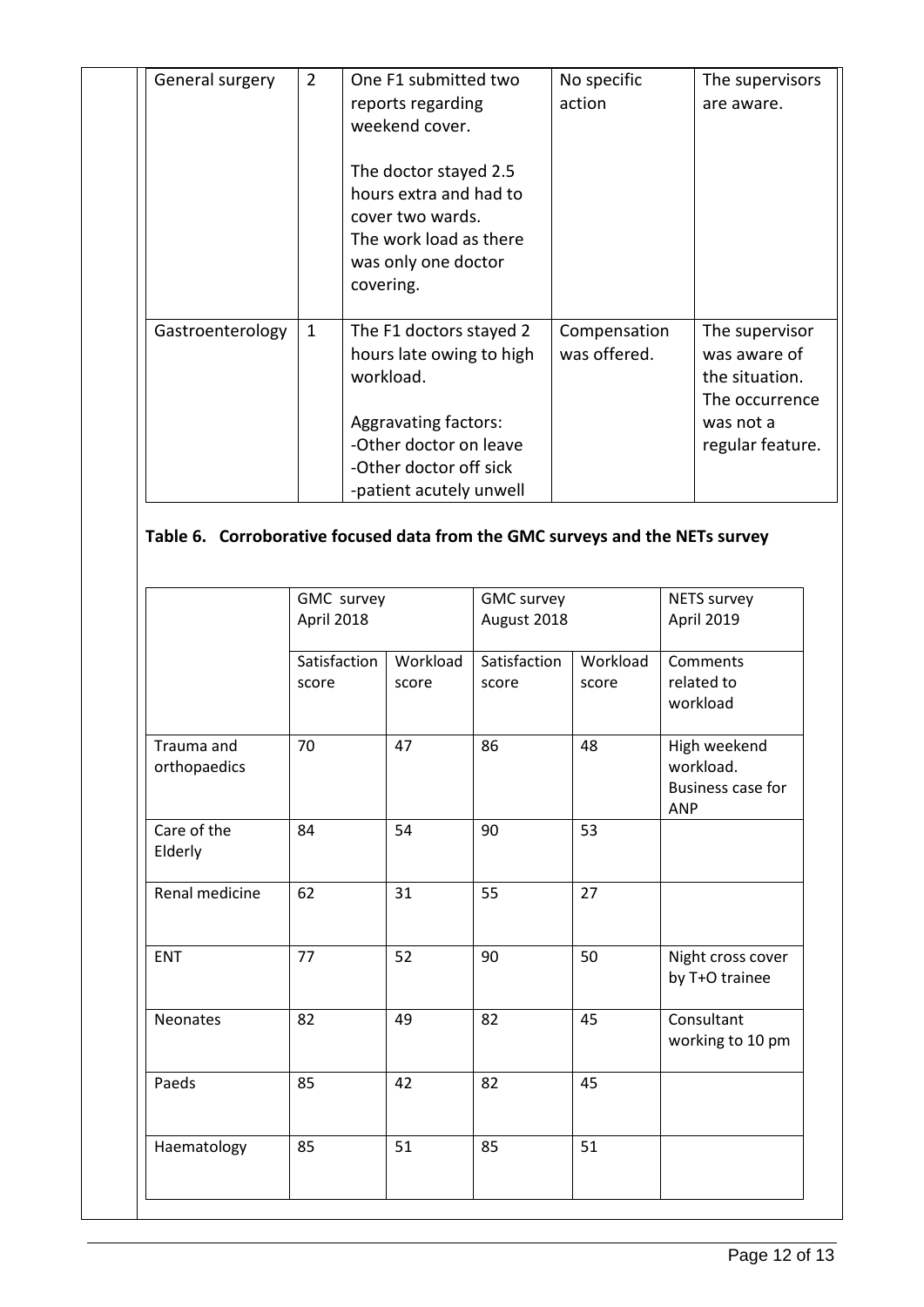| General surgery  | 77 | 46 | 85 | 55 |                                 |
|------------------|----|----|----|----|---------------------------------|
| Gastroenterology | 75 | 39 | 68 | 40 | Sick patients<br>Leaving late   |
| Oncology         | 73 | 50 | 73 | 50 | Difficult to attend<br>teaching |
| <b>Diabetes</b>  | 87 | 39 | 68 | 40 |                                 |

## **Discussion**

This year, there were 114 exception reports, submitted mainly by Foundation doctors. These data would suggest that high levels of work load and their effects exist in the following areas:

- Weekend cover in trauma and orthopaedics
- Weekend cover in renal medicine
- Elderly care on weekdays
- General surgery
- Neonates

The information from the exception reports concur with those obtained from the two GMC surveys and the NETS survey. In the GMC surveys, the overall satisfaction scores for each post were high in contrast with those for workload in each post which were relatively low (e.g. renal medicine, trauma and orthopaedics, elderly care, paediatrics, neonates, general surgery, diabetes and gastroenterology).

Furthermore, despite absence of numerical values in the NETS survey for satisfaction and workload, we found that the comments enabled us to understand some actions plans proposed by departments e.g. a business case for additional staff i.e. Advanced Nurse Practitioners in Trauma and Orthopaedics, consultant working until 10 pm in neonates.

Finally, to facilitate efficient processing of exception reports, guidance for both trainee doctors (Appendix 1) and their supervisors (Appendix 2) has been written.

| <b>Appendices</b> |                              |
|-------------------|------------------------------|
|                   | <b>Guidance for trainees</b> |
|                   | Guidance for supervisors     |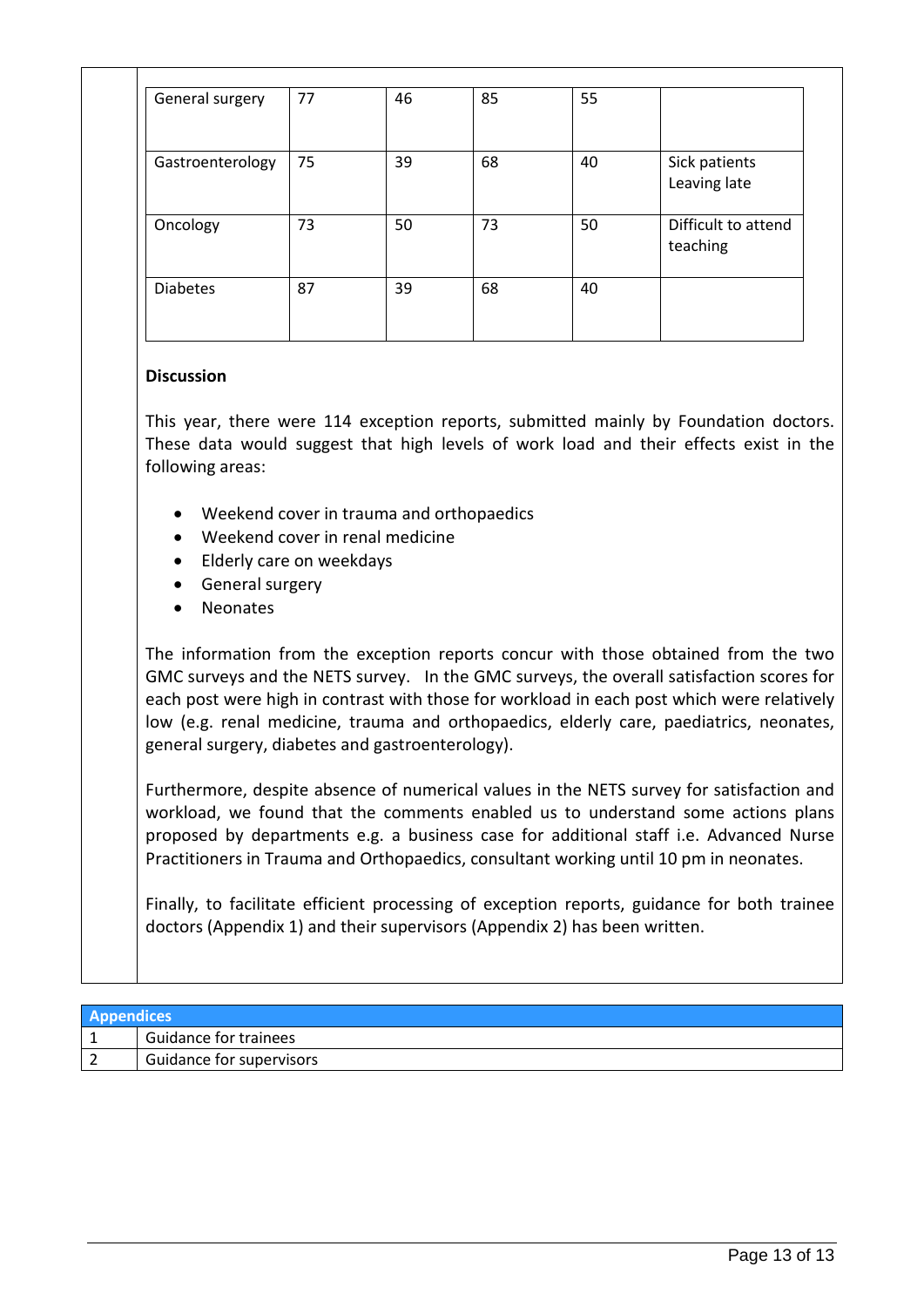# **Guidance for Exception Reporting for Doctors in Training**

Welcome to this document which provides guidance on exception reporting. We have written answers to some frequently-asked questions.

#### *Where can I find my login details for Allocate?*

You should have received your login details prior to induction via email. This is the link for Allocate, [https://www.healthmedics.allocatehealthsuite.com](https://www.healthmedics.allocatehealthsuite.com/) Please note that the URL doesn't resolve on some hospital computers unless it starts with "https", not "http".

If you haven't received your login details, then please contact medical staffing in the same way as you would do so when volunteering for a locum shift.

If you are in a community post outside the hospital, then please contact medical staffing at the New Cross Hospital site if Royal Wolverhampton Hospital NHS Trust is your lead employer (eg Palliative Care).

#### *Can I make report multiple occurrences at once?*

Yes, if there is more than one occurrence, then you can report them in one report. However, the occurrences should be as close as possible to the date of your exception report.

#### *When do I need to submit a report?*

The exception report should be submitted within 14 days of the extra work. If payment is likely to be required then please submit the report within 7 days of the event.

#### *To whom can I send the Exception Report?*

You should send it to one of your supervisors or a consultant in charge of your rota within the department.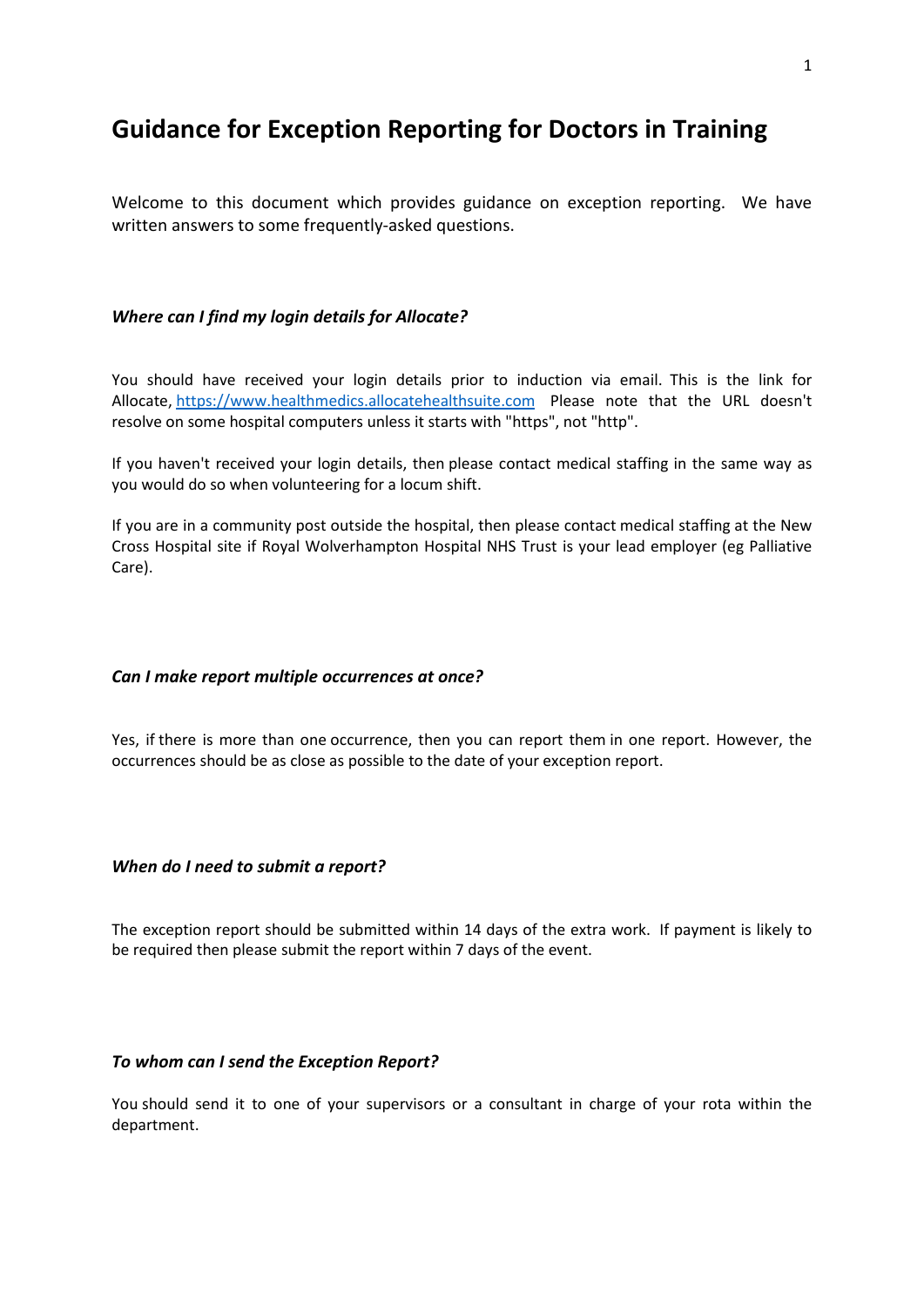#### *What do I do if my supervisor's name is not on the list on the Allocate website?*

Occasionally, a new supervisor will start between any update of the list on the website. So, in this instance, please contact medical staffing as soon as possible so that the name can be added. Allocate will have to be contacted so that the name and contact details will be added. Then, please submit the report with the correct supervisor so that the report can be processed.

#### *What information do I need to include?*

Please include as much information as you can within the report. Please include:

- clinical area eg ward B8
- your post eg medicine, cardiology.
- speciality in which the extra work was done. Eg your post is T+O at F2 but you are covering ENT in which the extra work was done. Please state both your training post and also the area in which the extra work was performed.
- email and contact number
- details of the extra work
- details of missed teaching opportunities, missed breaks or differences in support.

#### *What happens after a report is submitted?*

The report is sent by email to your supervisor. Please organise to discuss the issue with your supervisor within 14 days. During the discussion, the supervisor should verify the key issues so that you can both come to an agreed outcome. The supervisor will then document the discussion and outcome on Allocate. You should then re-login to Allocate so that you document your opinion and then close the report.

If you do not re-login to Allocate after meeting the supervisor, then the report cannot be processed further and the report will be considered to be closed after a period of 14 days.

### *How do I discuss the exception report with my supervisor if I am away during the day eg on night shifts?*

We suggest that a face-to-face meeting is most appropriate but other means of communication eg telephone call is acceptable provided the documentation is completed accurately on Allocate.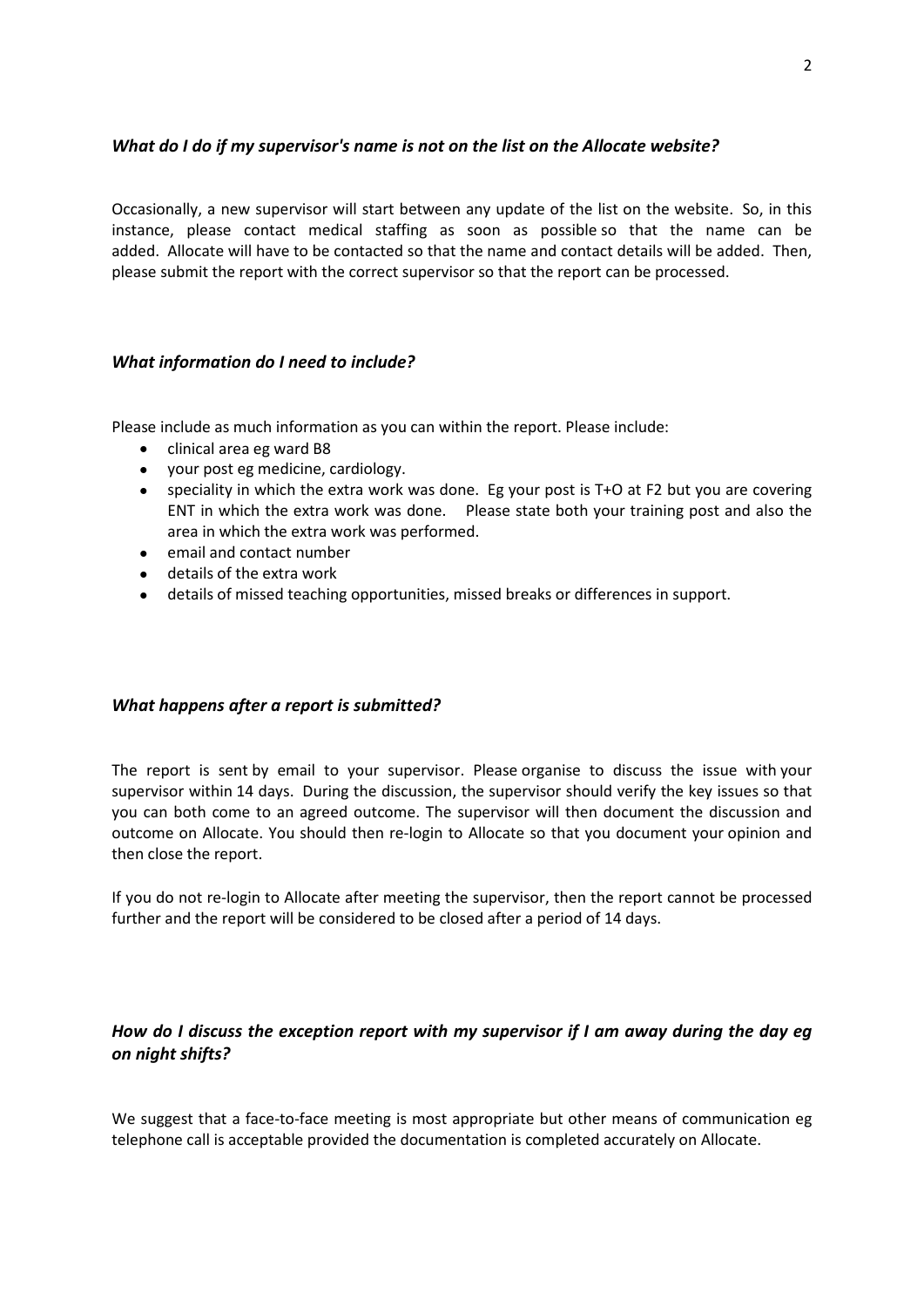#### *If compensation for extra work is agreed, then how do I make a claim?*

If compensation is the agreed outcome then, the supervisor will have documented the extra time with reasons, on Allocate. To avoid delays in processing, please check the details immediately. Then, you must re-login to Allocate and indicate that you agree with the outcome regarding the extra time. Then, please contact medical staffing and fill in a claims form (similar to doing a locum), within 14 days of the documented entry on Allocate by your supervisor.

#### *Would I get time off in lieu (TOIL) or payment for the extra hours worked?*

Time off in lieu should be offered by medical staffing provided it can be taken within 3 months. Payment is offered if there is insufficient time remaining in your post or inadequate staffing levels on the rota. TOIL may be accrued from multiple reports. The choice of time off should be agreed with the rota coordinator in the same way that other leave requests are granted.

#### *How do I get paid?*

Please ensure that your employee number is on the claims form so that you can be paid in a similar way to receiving your salary.

#### *What are the useful links regarding this topic?*

The official video from Allocate on how to Exception Report may be found at <https://vimeo.com/190266214>

Terms and condition of service may be found at [https://www.nhsemployers.org/case-studies-and-resources/2017/03/junior-doctors-terms-and](https://www.nhsemployers.org/case-studies-and-resources/2017/03/junior-doctors-terms-and-conditions-of-service-march-2017)[conditions-of-service-march-2017](https://www.nhsemployers.org/case-studies-and-resources/2017/03/junior-doctors-terms-and-conditions-of-service-march-2017)

Allocate, the exception reporting website can be found at [https://www.healthmedics.allocatehealthsuite.com](https://www.healthmedics.allocatehealthsuite.com/)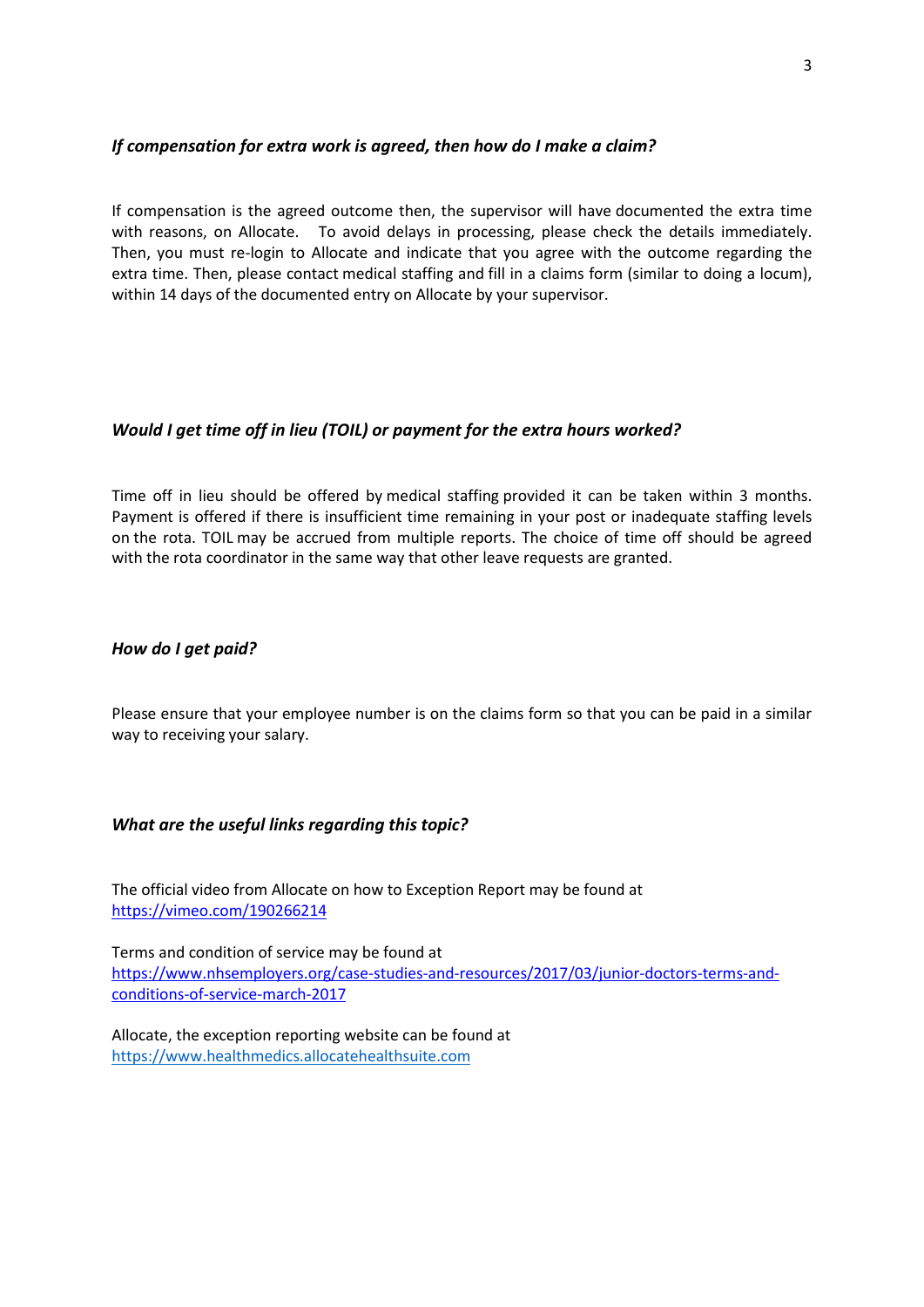

# **Guidance for supervisors regarding exception reports submitted from Doctors in Training**

Exception reporting was created in 2016 when the new junior doctor contract was introduced. It is an electronic system that allows trainees to declare extra work, immediate patient safety issues and lack of educational opportunities. As a supervisor, you may be sent a website link from the trainee so that you review their working conditions. Here are some frequently asked questions with suggested answers that may assist you when meeting your trainee.

### *What are the rules regarding hours of work of trainee doctors?*

| Weekly average hours (over reference period)                         | Maximum of 48                         |
|----------------------------------------------------------------------|---------------------------------------|
| Weekly average hours if opting out of WTR (over reference<br>period) | Maximum of 56                         |
| Absolute limit on hours                                              | Maximum 72 in ANY seven calendar days |
| Maximum shift length                                                 | 13 hours in ANY 24                    |
| Minimum break between duties                                         | 11 hours                              |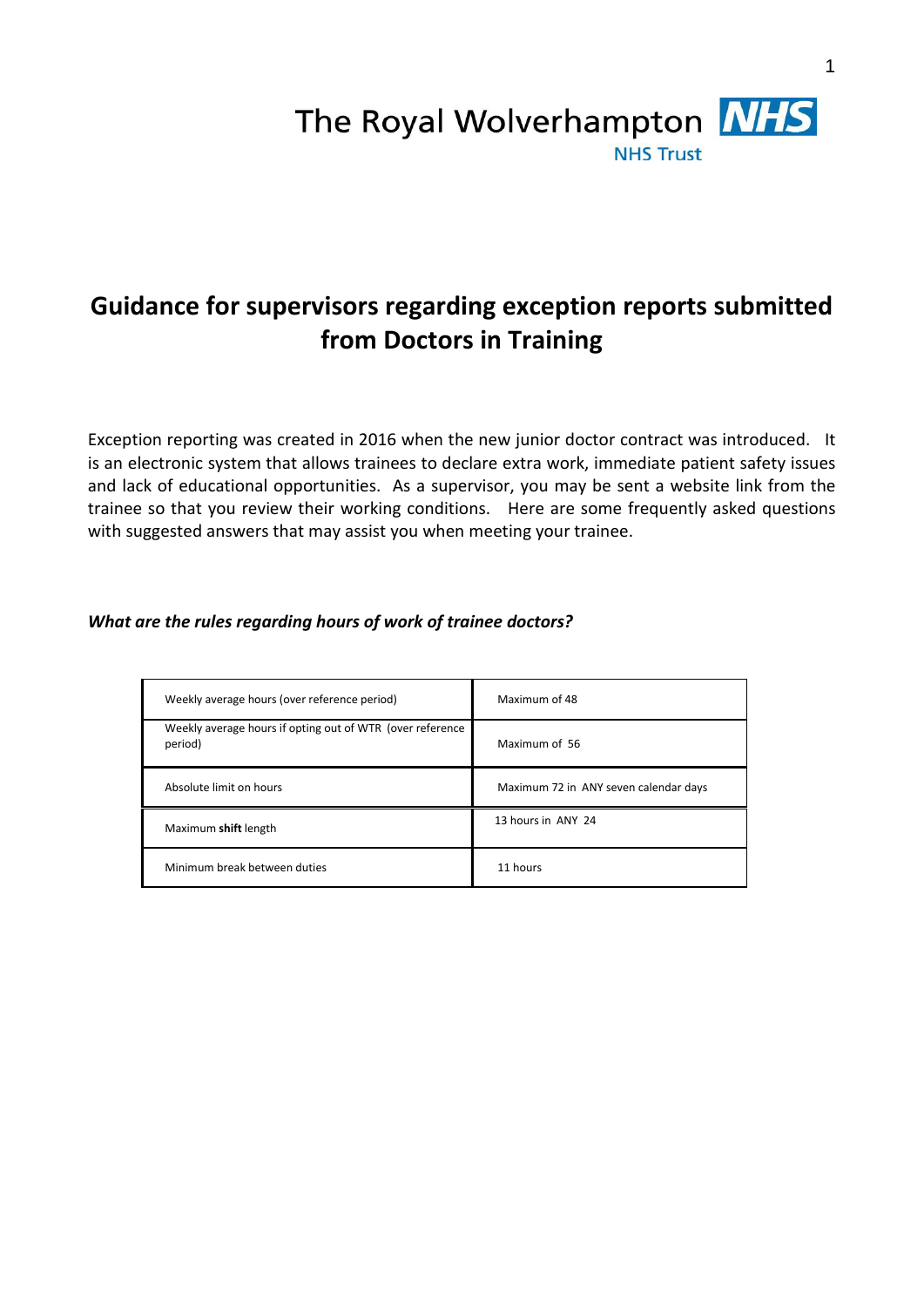### *What do I review when completing an exception report with a trainee doctor?*

You may like to ask the following questions:

- Has the doctor explored reasonable alternatives, such as handing outstanding tasks over to other appropriate clinical/medical staff?
- Has the doctor obtained authorization for the extra work at the time of doing the extra work? Alternatively, was authorization obtained as soon as possible after the event, preferably on the next available normal working weekday?
- Has the doctor submitted the report within 7 days of the event, if compensation by payment is requested? If there is no claim for payment, then up to 14 days are allowed from the date of the event to the date of submission of the report.
- In the submitted report, has the doctor provided documentation to facilitate handling of the event? Basic details should include:
	- date, time and location of the extra work
	- both the doctor's post and the clinical area covered eg the post may be ENT but the work was in T+O.
	- the duration of extra work and how it differs from the normal work schedule
	- explanation for the extra work
	- period of rest between shifts if appropriate
	- contact details such as bleep, mobile and email
	- name and contact details of supervisor.

These details are needed for further processing. If they are absent, then another opportunity during which they can included will be at the time of your meeting with the trainee.

#### *What is expected during the meeting with the trainee?*

You should verify the issues with the trainee and come to an agreed outcome with the trainee. Typical outcomes are: no further action, change of work schedule and compensation. The trainee needs to be reminded to re-login so that the outcome can be processed. They are allowed 14 days to register their opinion so that the report can be closed. If the trainee does not indicate his or her opinion within this period, then the report will be considered to be closed.

Very occasionally, no agreement is reached between trainee and supervisor. In this instance, escalation according to the pathway in the policy can be instigated. If the issue pertains to working hours, then the Guardian for Safe Working Hours and HR may have to interview the trainee and supervisor to gain further information in the first instance. If the issue is educational then the Clinical Tutor may become involved.